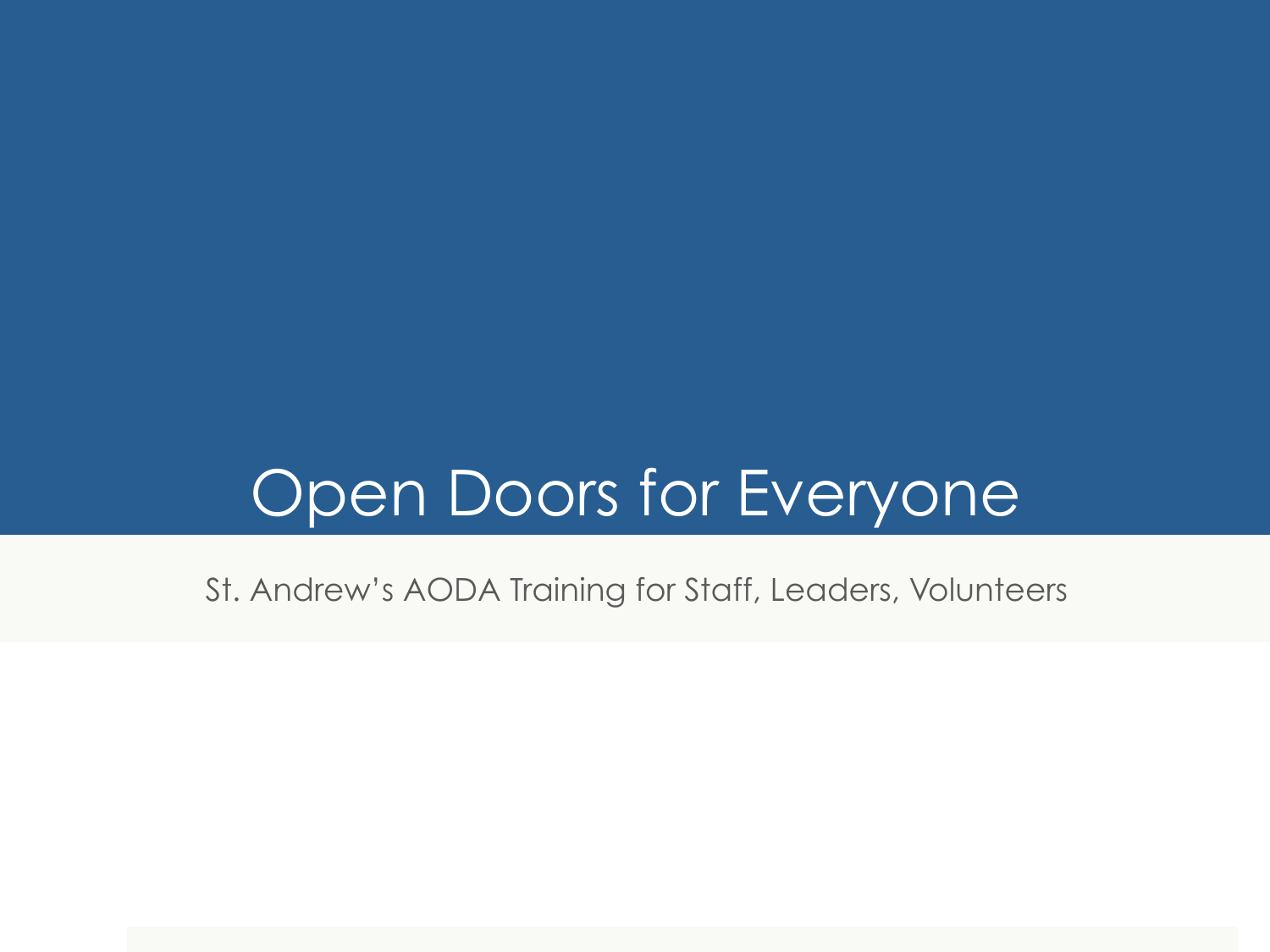# Learning Objectives

#### **In this module you will learn about:**

- The Accessibility for Ontarians with Disabilities Act (AODA)
- The Integrated Access Standards Regulation (IASR)
- The five standards
- Our commitment to serve persons with disabilities
- The 4 core principles under AODA
- Barriers
- What constitutes a disability
- How to serve people with disabilities
- Information and communication supports
- How to respond to requests
- Feedback processes
- St. Andrew's commitment as an employer
- The Ontario Human Rights Code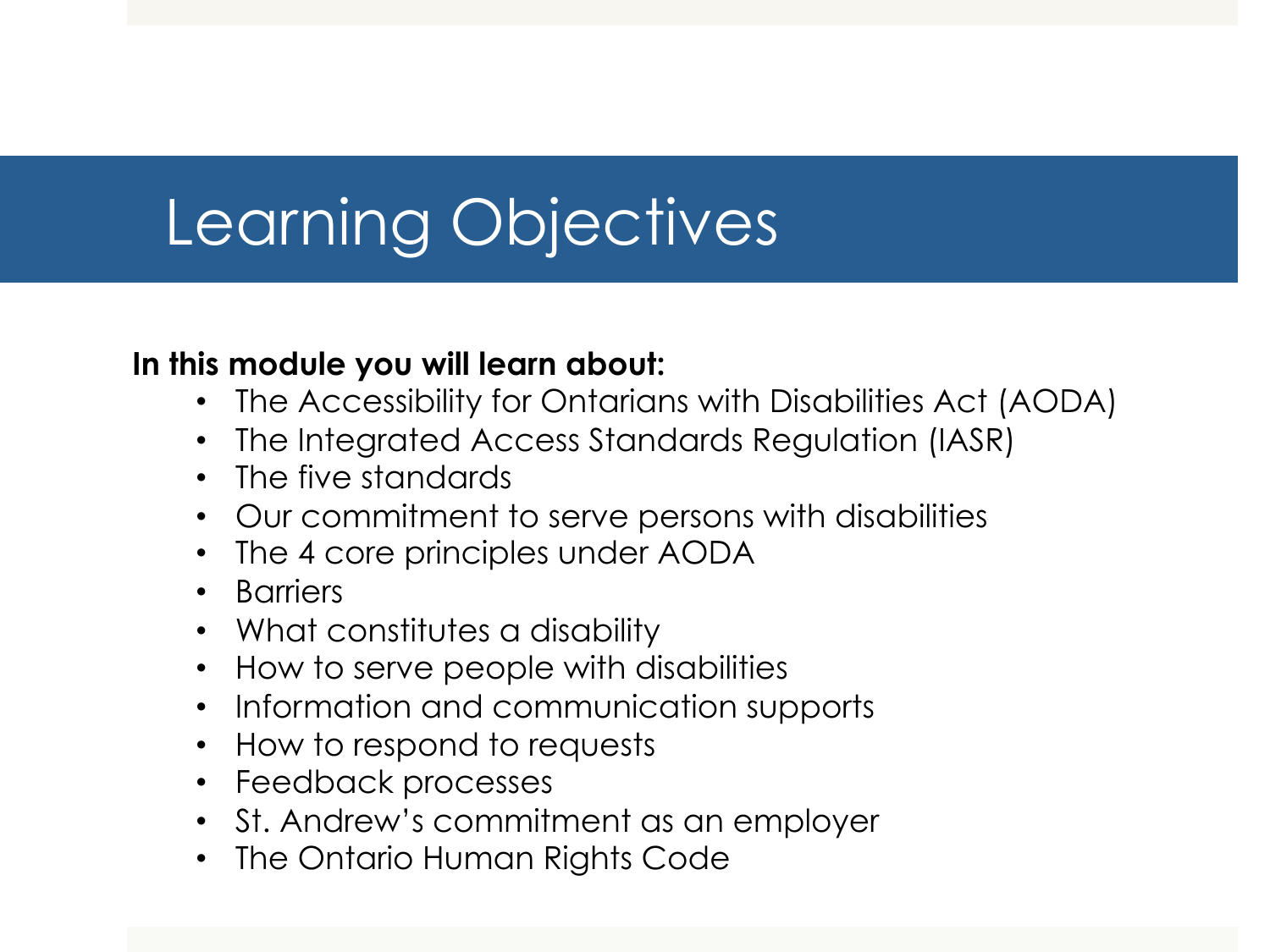# What is the AODA?

The Government of Canada passed a law in 2005 that aims to **identify, remove and prevent barriers** for people with disabilities.

#### This law is called the **Accessibility for Ontarians with Disabilities Act (AODA**).

Barriers can prevent a person with a disability from being able to participate fully in programs, ministries and services in a manner similar to other people.

All organizations must comply with the AODA.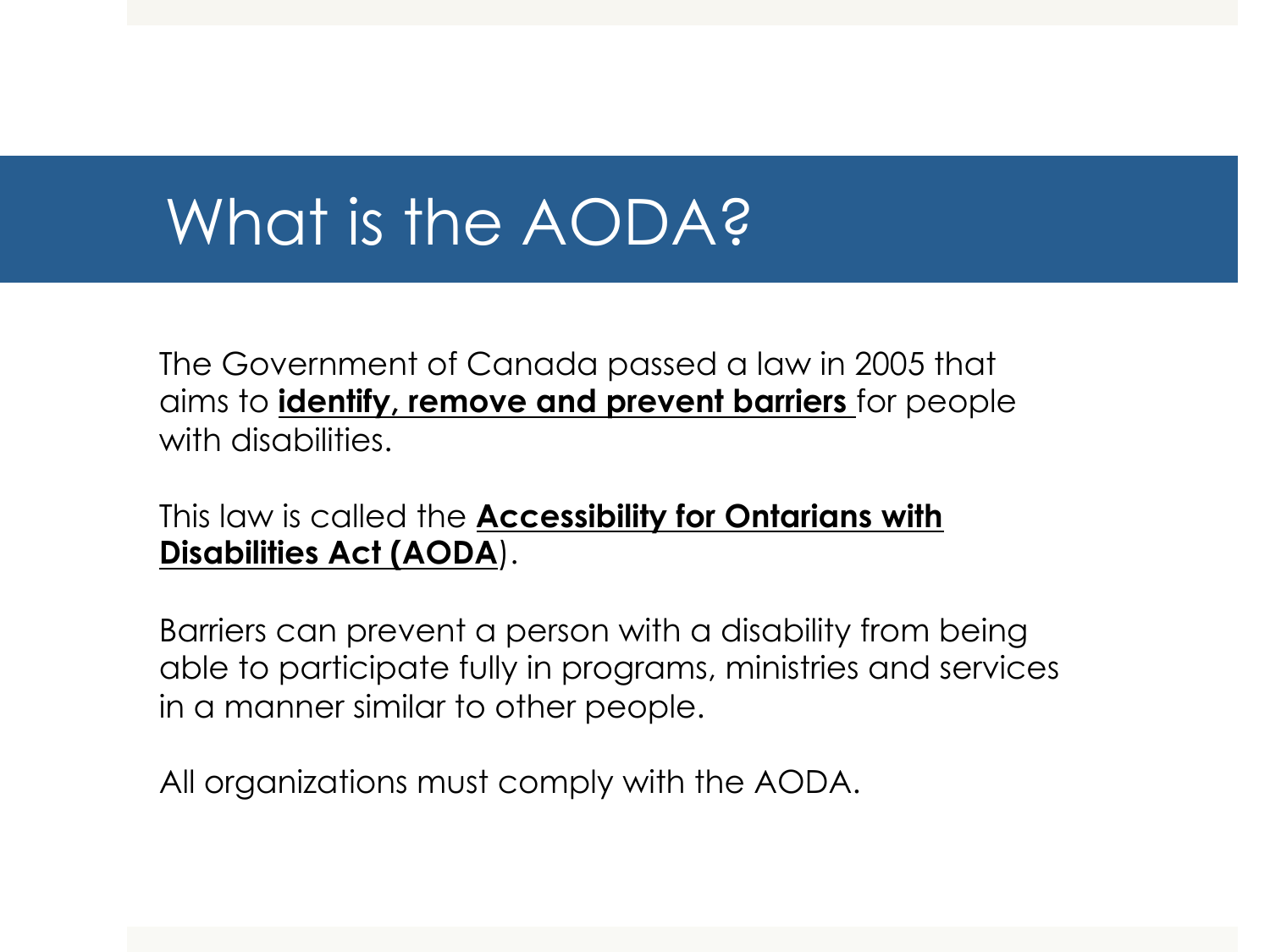### AODA – Five Standards

Through its regulations, AODA sets minimum standards to be followed in **five areas**:

- 1. Customer Service
- 2. Communications
- 3. Employment Practices
- 4. Design of Public Spaces
- 5. Transportation

The Transportation Standard does not apply to St. Andrew's because we do not provide transportation services.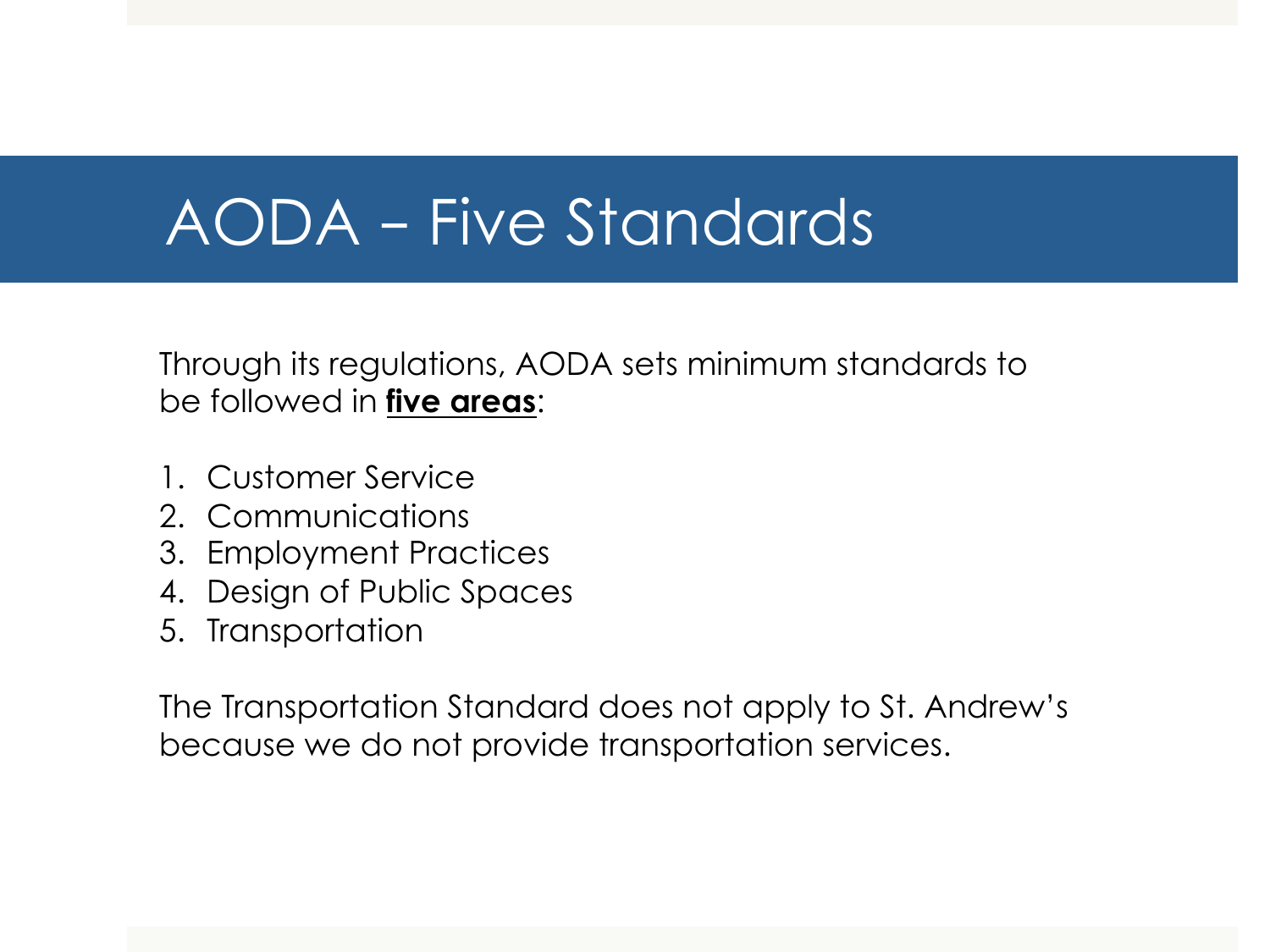#### The Standards and IASR

The five standards are part of the Integrated Accessibility Standards Regulation (IASR).

It requires all organizations to develop an **accessibility policy for customer service** and to **train staff, leaders and volunteers.** 

We will look at each of these standards individually.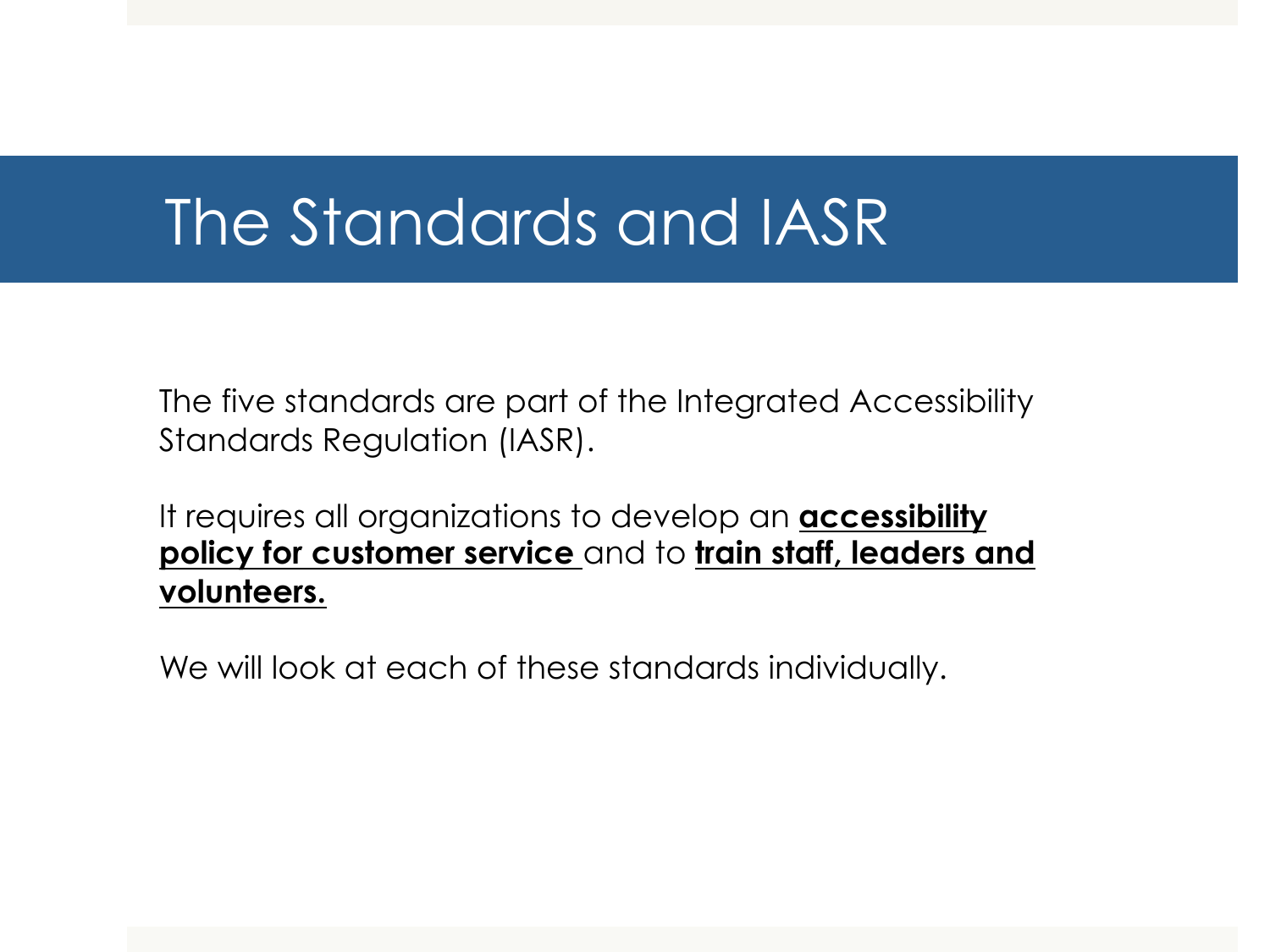#### Open Doors for Everyone

#### **Luke 14: 12-14 (NIV)**

Then Jesus said to his host, "When you give a luncheon or dinner, do not invite your friends, your brothers or sisters, your relatives, or your rich neighbors; if you do, they may invite you back and so you will be repaid. But when you give a banquet, **invite the poor, the crippled, the lame, the blind, and you will be blessed.** Although they cannot repay you, you will be repaid at the resurrection of the righteous."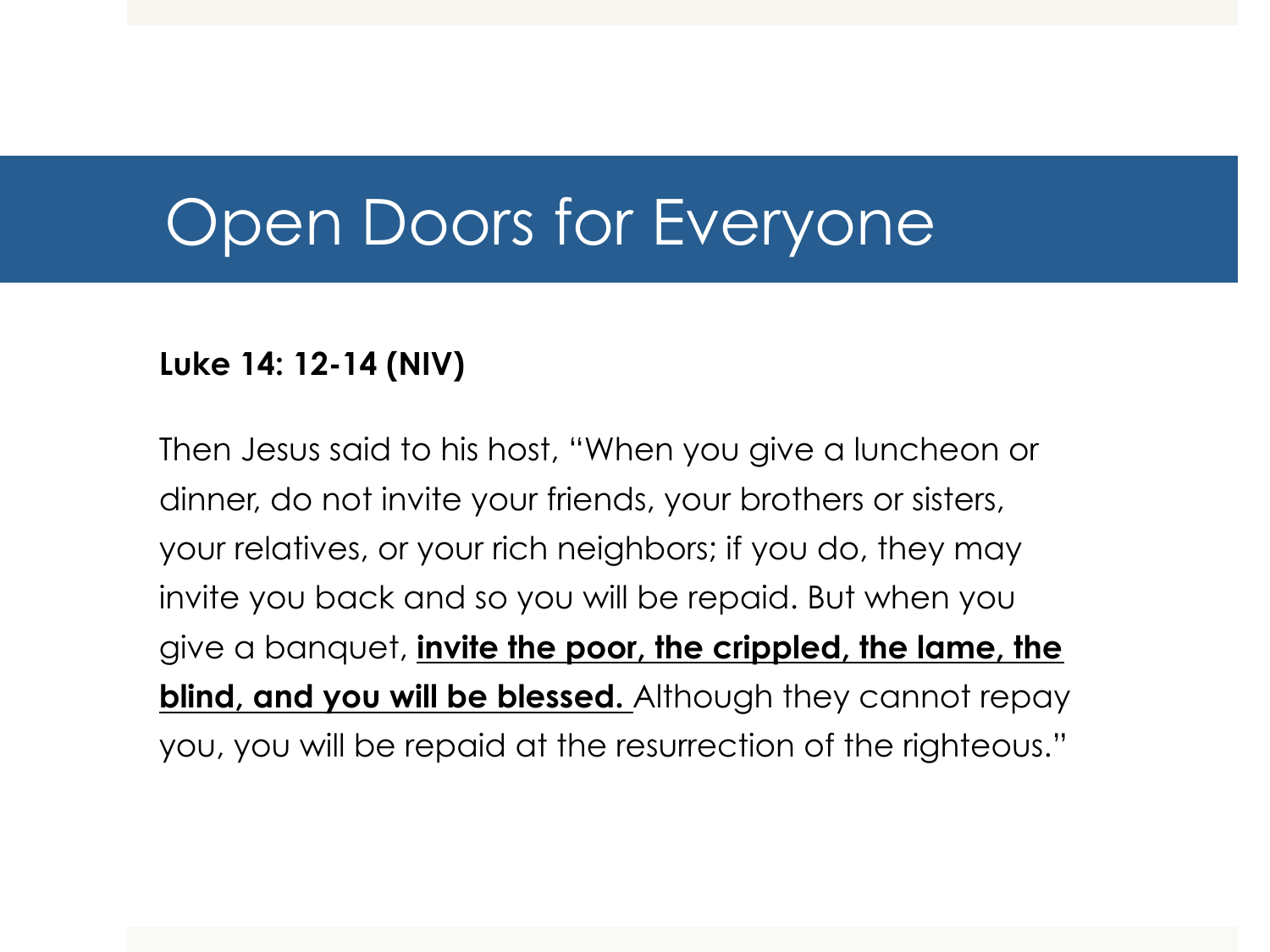#### Our Vision and Mission

The vision of St. Andrew's is to bring the Word of God **to all people.** 

St. Andrew's Memorial Presbyterian Church exists to glorify God by bringing the Word of God to the congregation, the community and the world through the grace of our Lord Jesus Christ, and the power of the Holy Spirit.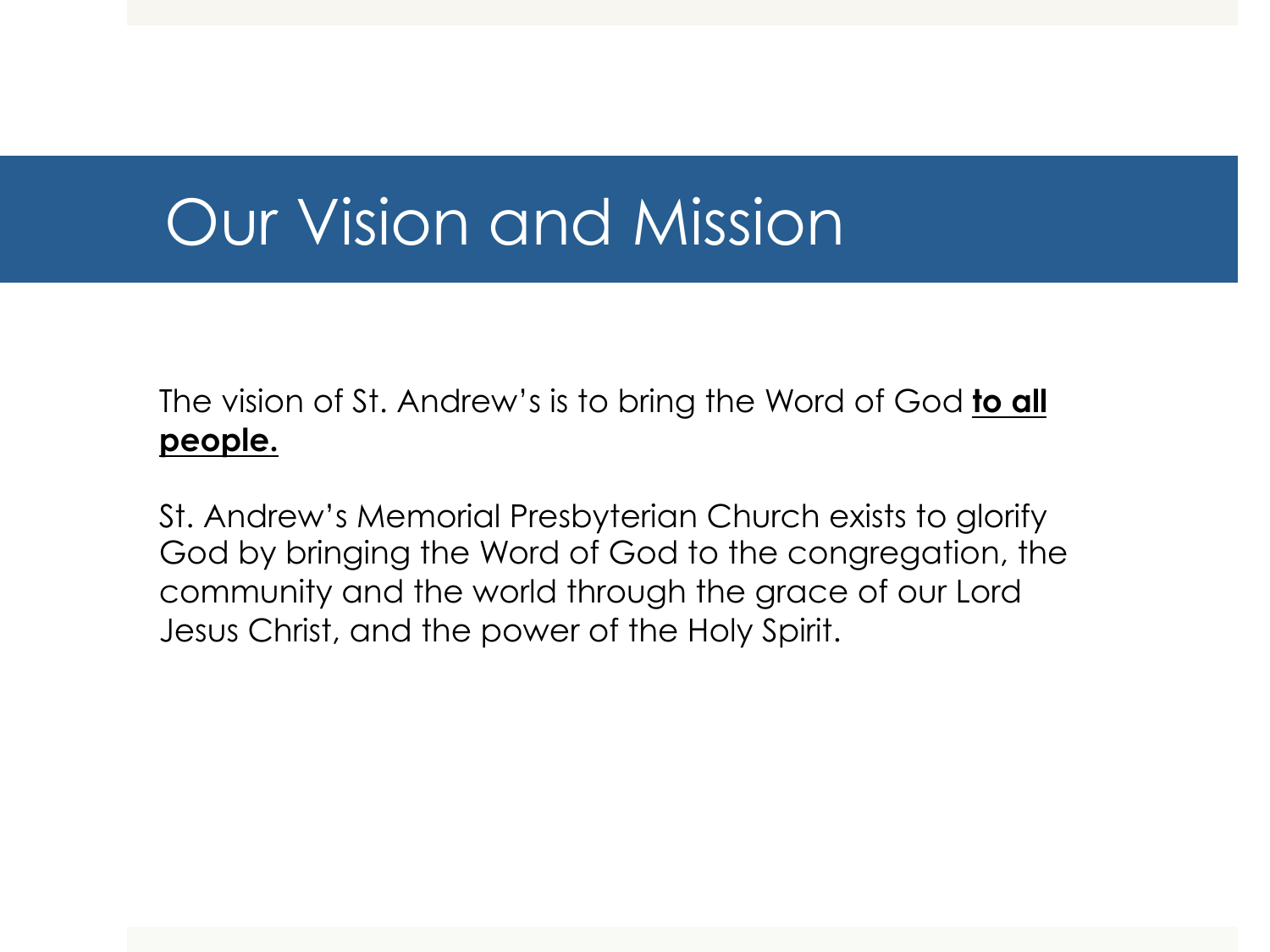# Our Commitment

In fulfilling our vision and mission we strive at all times to provide our programs, ministries and services in a way that respects the **dignity** and **independence** of people with disabilities.

We are also committed to giving people with disabilities the same opportunity to access our programs, ministries and services **in the same place**, and **in a similar way** as other attendees.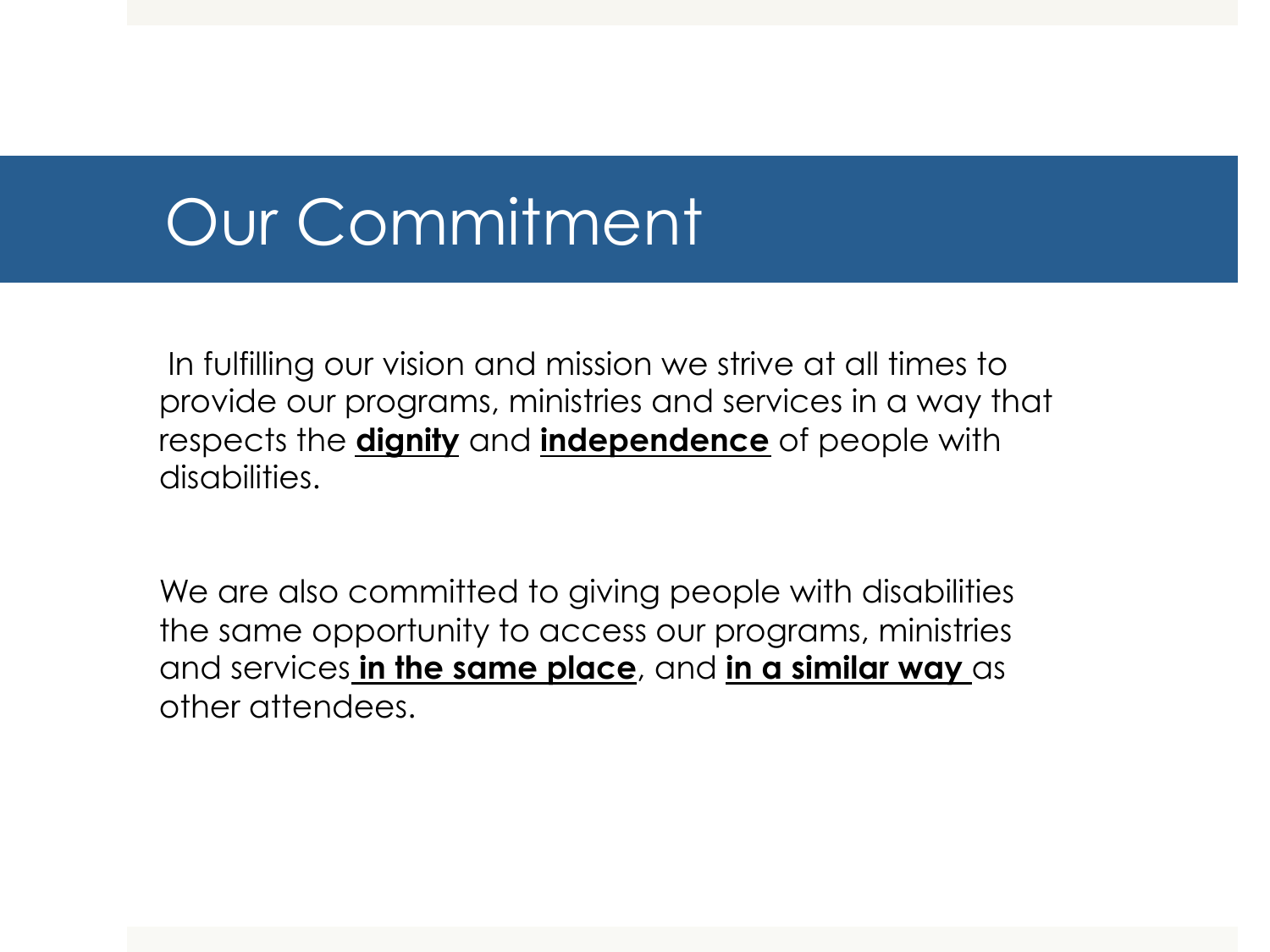### Four Core Principles of AODA

There are 4 core principles under the AODA:

**DIGNITY** 

**INDEPENDENCE** 

**INTEGRATION** 

**EQUAL OPPORTUNITY** 

We will look at each of these core principles separately.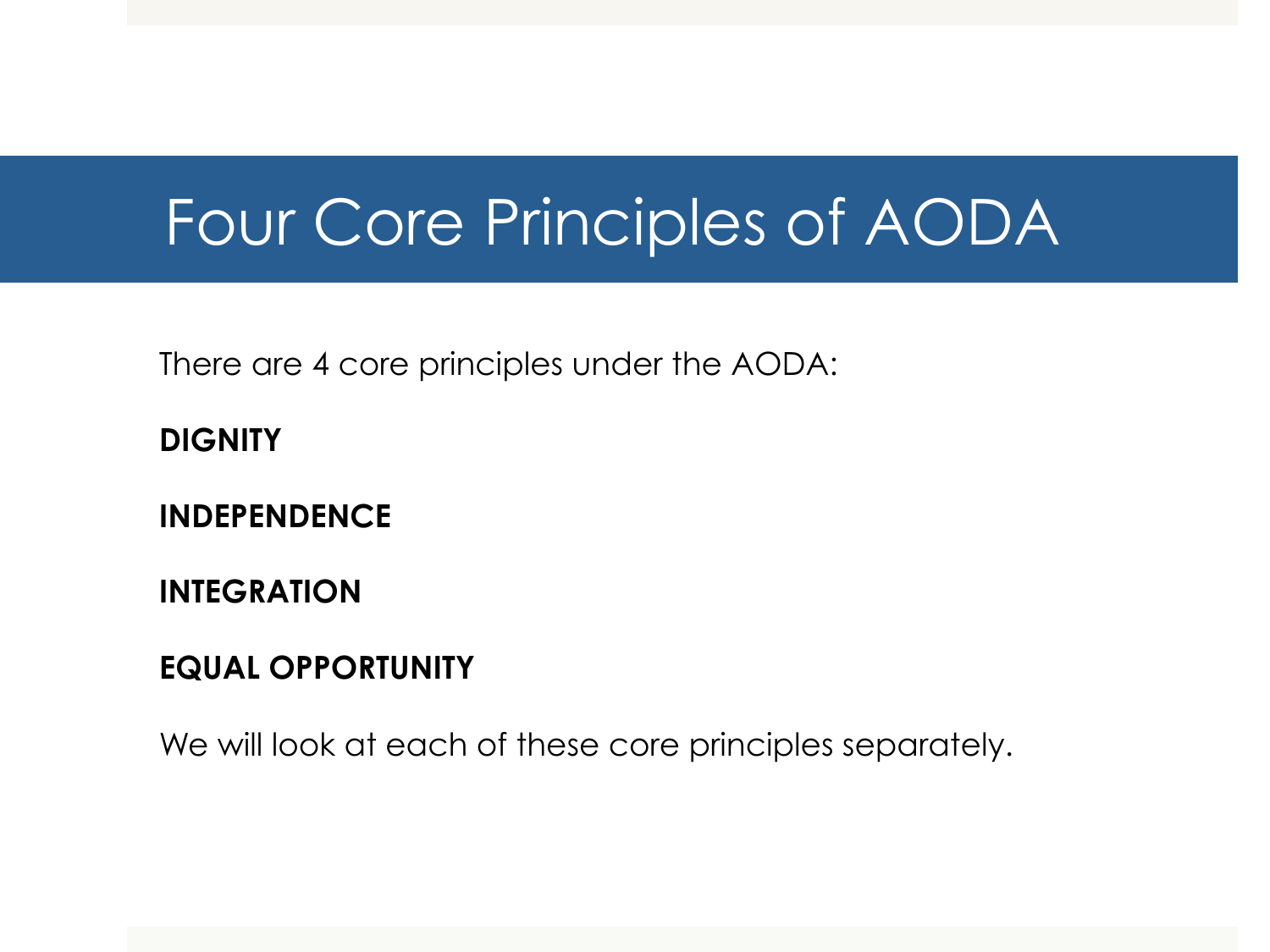# Principle of DIGNITY

Policies, procedures and practices that respect the dignity of a person with a disability are those that treat the person as a valued member who is equally deserving of effective and full service as any other individual.

The person is not treated as an afterthought nor is the person forced to accept a lesser standard or convenience.

Service delivery takes into account how people with disabilities can effectively access and use services and shows respect for these methods.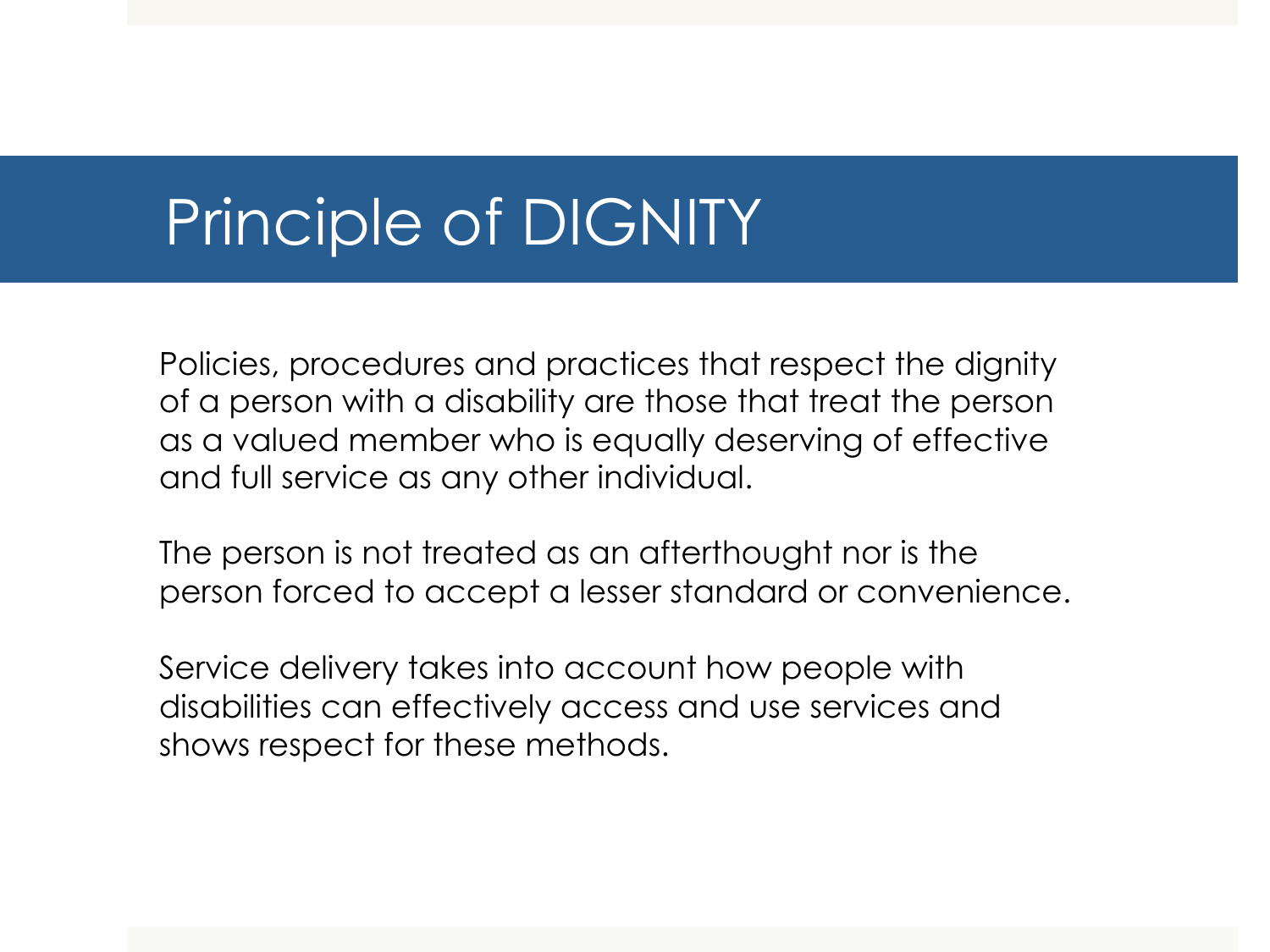### Principle of INDEPENDENCE

It means freedom from control or influence of others, and the ability to make one's own choices.

It also means freedom to do things in one's own way. For example, a person who may move or speak more slowly should not be denied an opportunity to participate in a program or service because of this, and another person should not hurry them or take over a task for them if they prefer to do it themselves in their own way.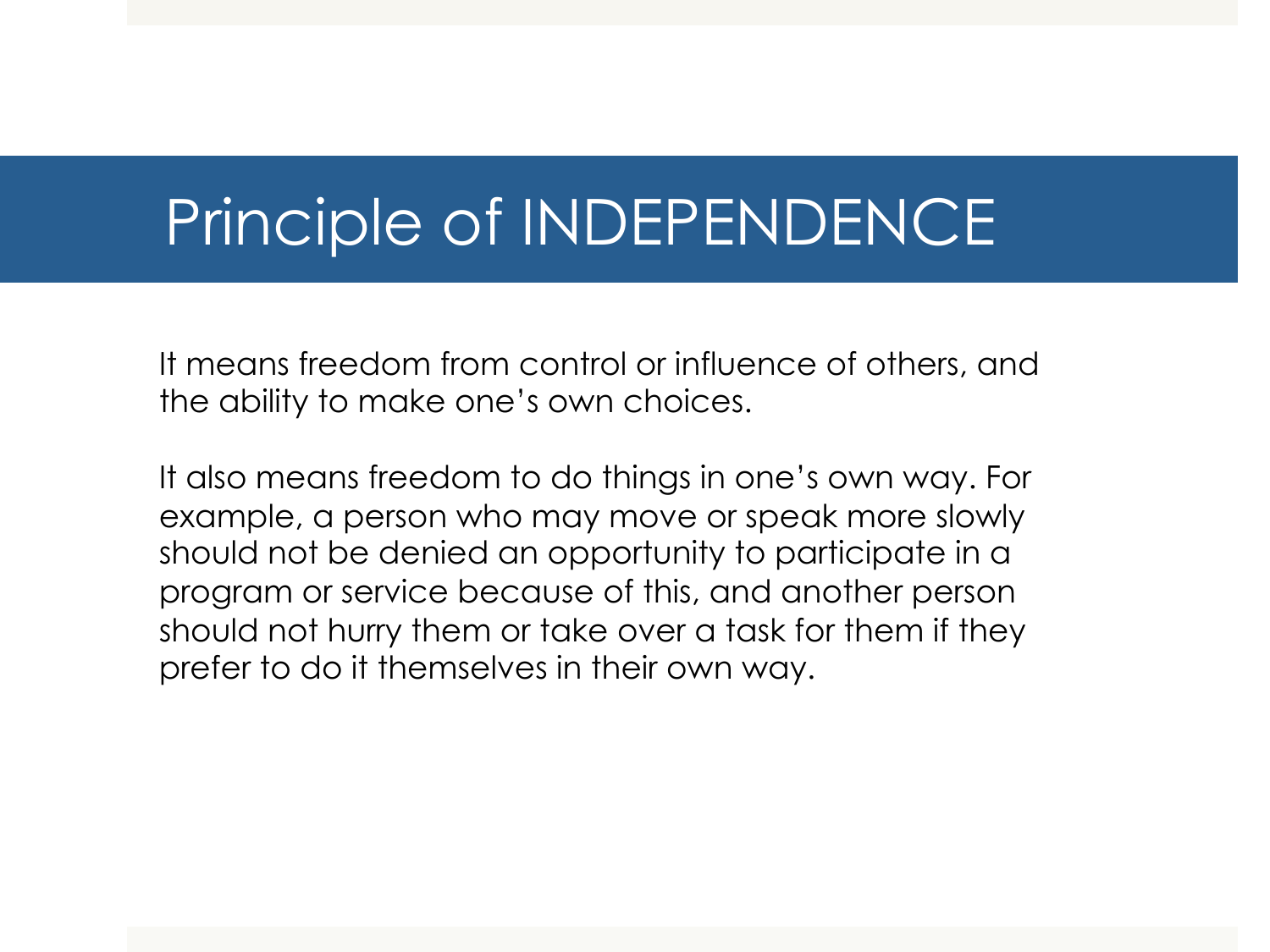# Principle of INTEGRATION

Integrated services are those that allow people with disabilities to fully benefit from the same services, in the same place and in the same or similar way as other people.

It also means that policies, practices and procedures are designed to be accessible to everyone, including people with disabilities.

Sometimes, however, it may not be possible to remove a barrier to accessibility, in which case an alternate arrangement should be made to provide the service.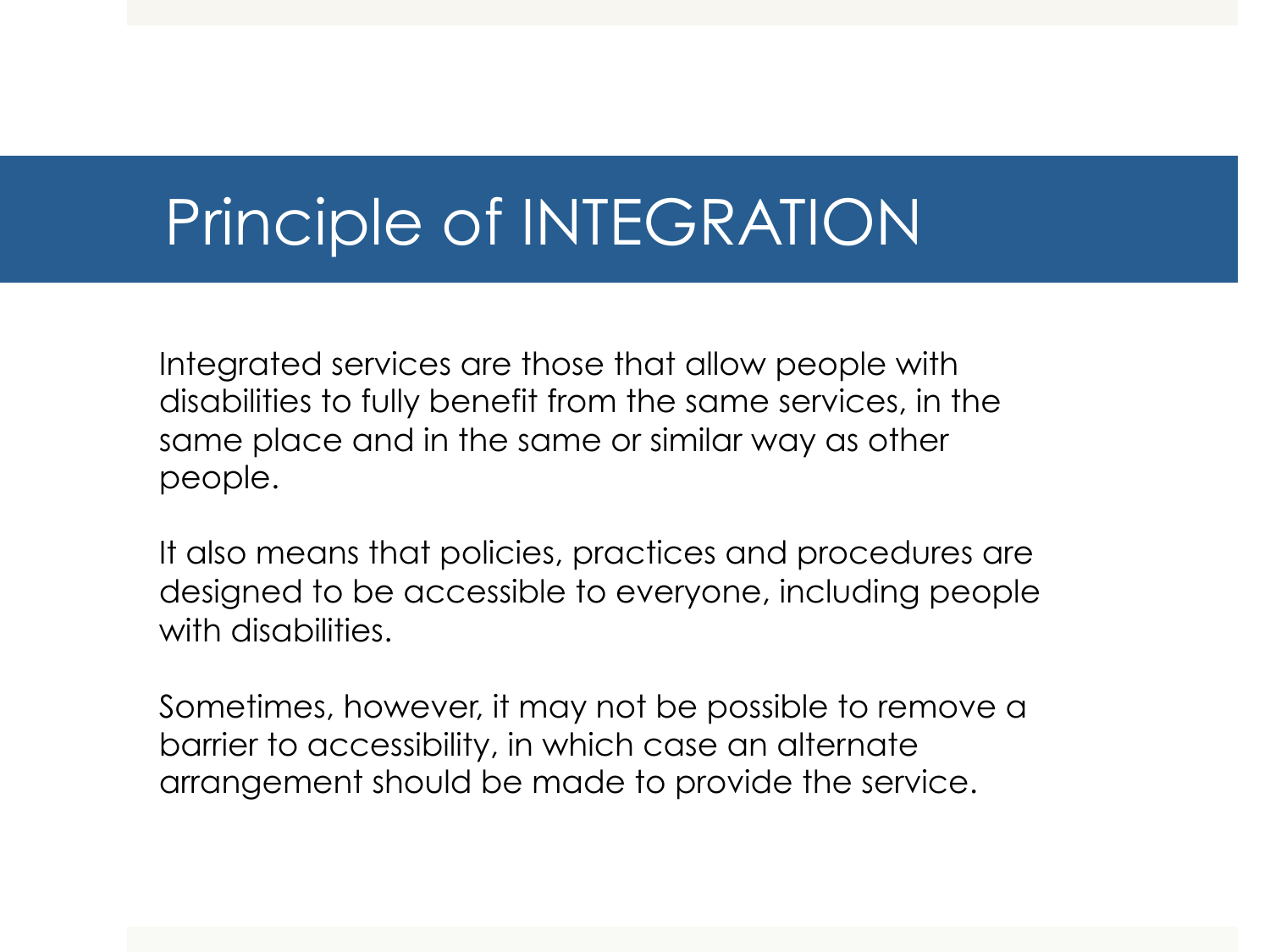### Principle of EQUAL OPPORTUNITY

Equal opportunity means having the same chances, options, benefits and results as others.

For services, it means people with disabilities have the same opportunity to benefit from the way you provide goods and services to others.

They should not have to accept lesser quality or more inconvenience.

They should not have to make significantly more effort to access or obtain service.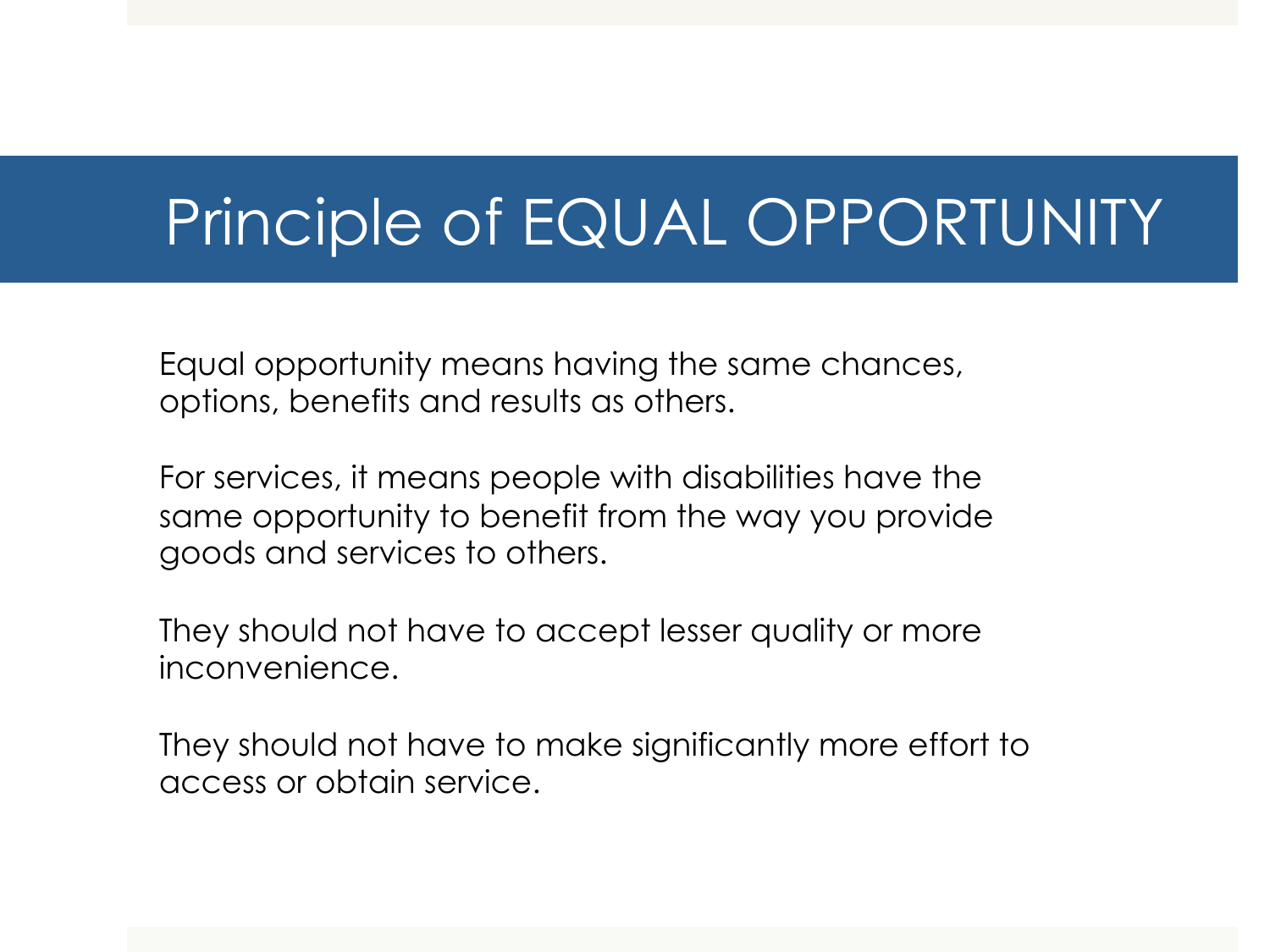# What is a Barrier?

**Physical Barriers** are things such as stairs, doors, inaccessible washrooms, obstacles blocking isles.

**Information Barriers** occur when information cannot be accessed, such as print too small to read, or too complex to follow or placed to high on a wall to see.

**Organizational Barriers** occur when policies, practices or procedures don't take accessibility into account.

**Attitudinal Barriers** occur when we make assumptions about someone's abilities. Stereotyping is an example of attitudinal barrier.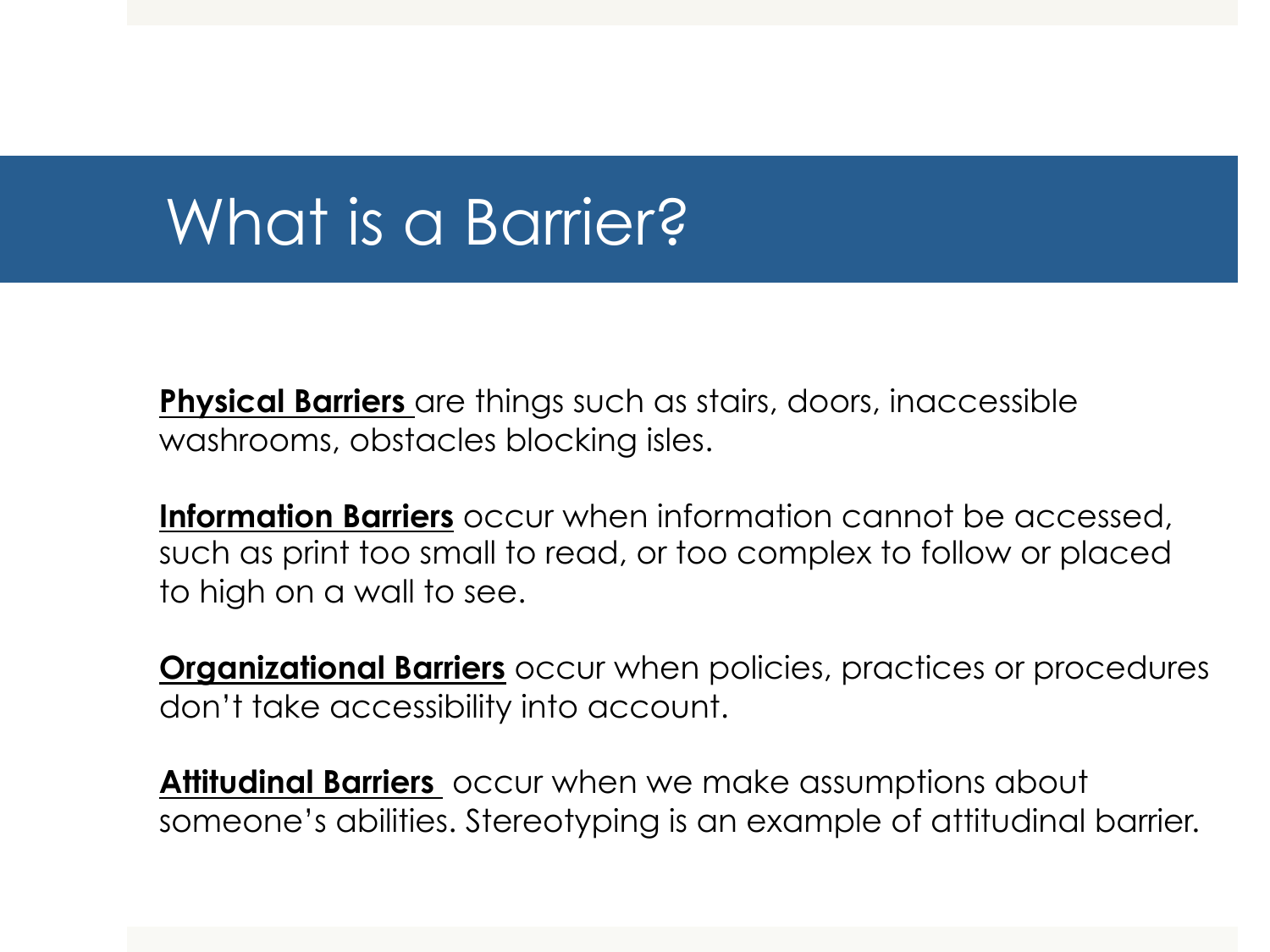# Removing Barriers

Some barriers only require a slight **shift in perspective**.

In 2017, Canada past a milestone – we now have more seniors than youth in our population.

**Aging brings changes** in vision, hearing, ambulating, cognitive processing.

Our population has an increasing number of people with disabilities.

With awareness, we can be a church with **open doors for everyone**.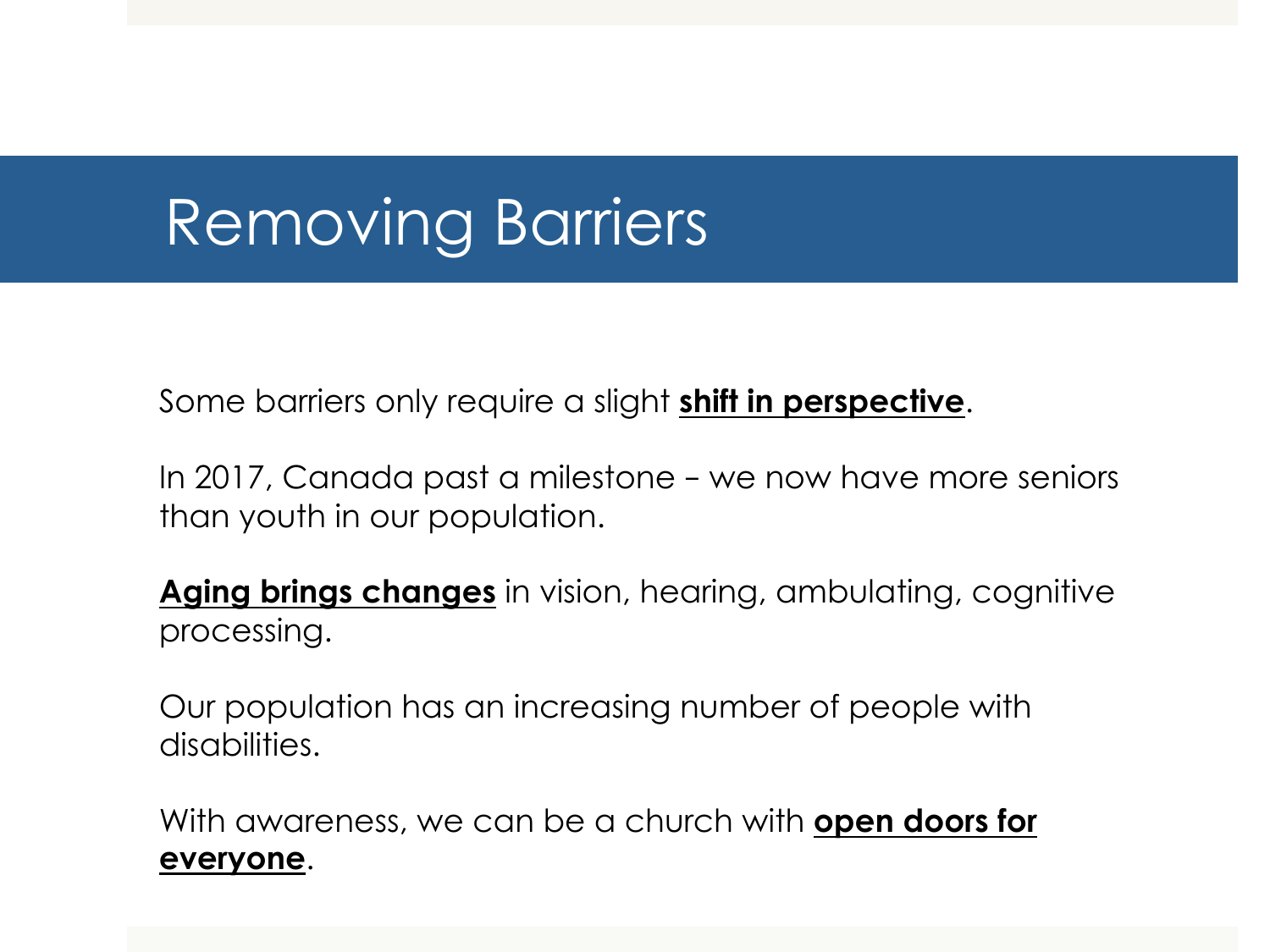# What is a Disability?

Some disabilities are **visible**, some are **invisible**.

Some disabilities are **temporary**, some are **permanent**.

Examples of Disabilities:

- Diminished or loss of hearing, vision, speech
- Cognitive impairments, developmental, learning
- Mental health
- Physical
- Drug and alcohol dependencies
- Conditions such as heart, lung, epilepsy, environmental sensitivities, phobias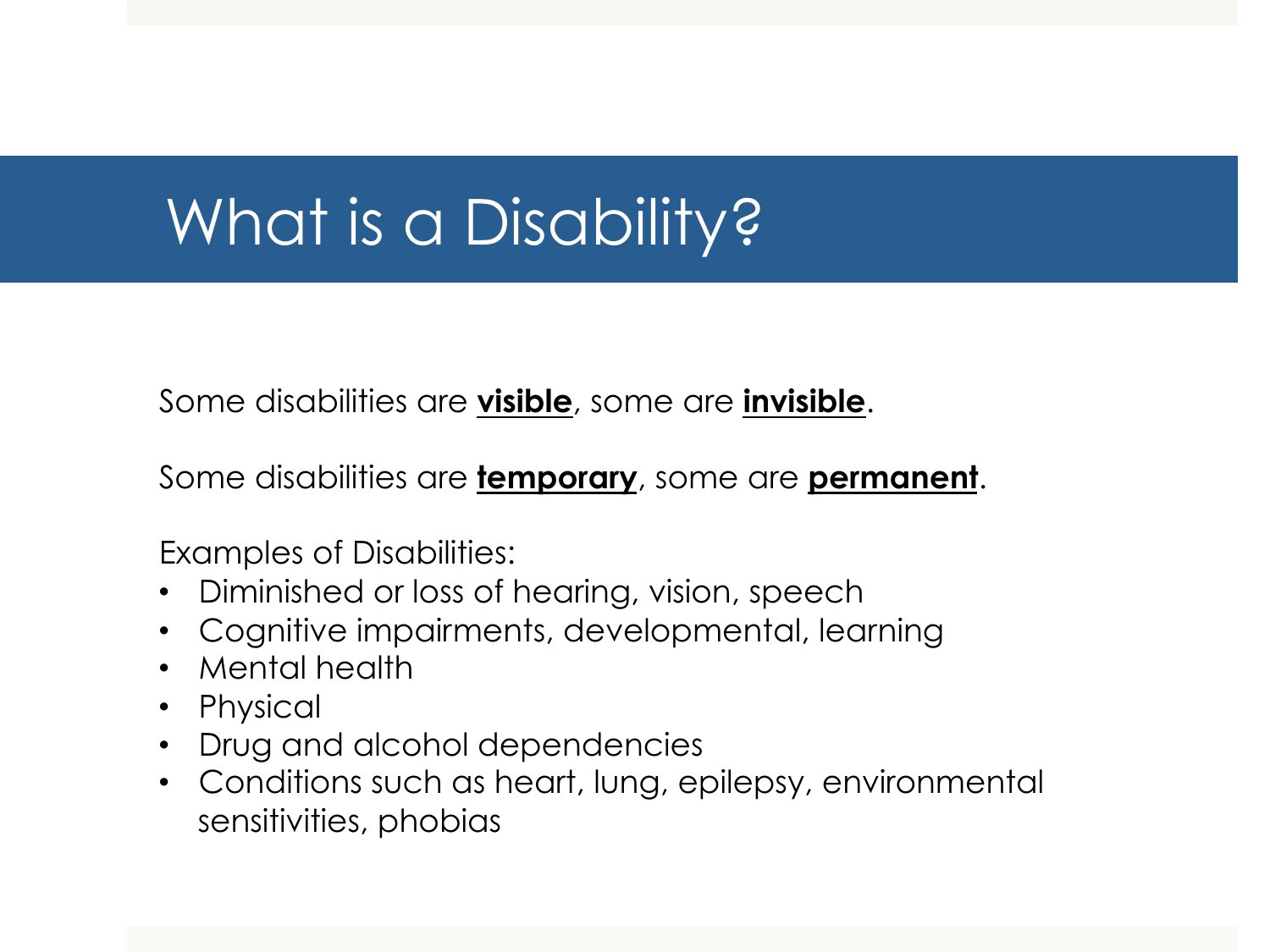#### **Review**



In keeping with the AODA and as Jesus taught us, we desire to be a church with **open doors for everyone**. This means mindfully offering **barrier-free** programs, ministries and services so everyone can participate in the same place and similar way, with dignity and independence.

Beyond **the physical barriers**, we will consider **organizational**, **attitudinal**, and **information barriers**. This process begins with **awareness**, so we can bring the Word of God to all people, who desire to enter St. Andrew's.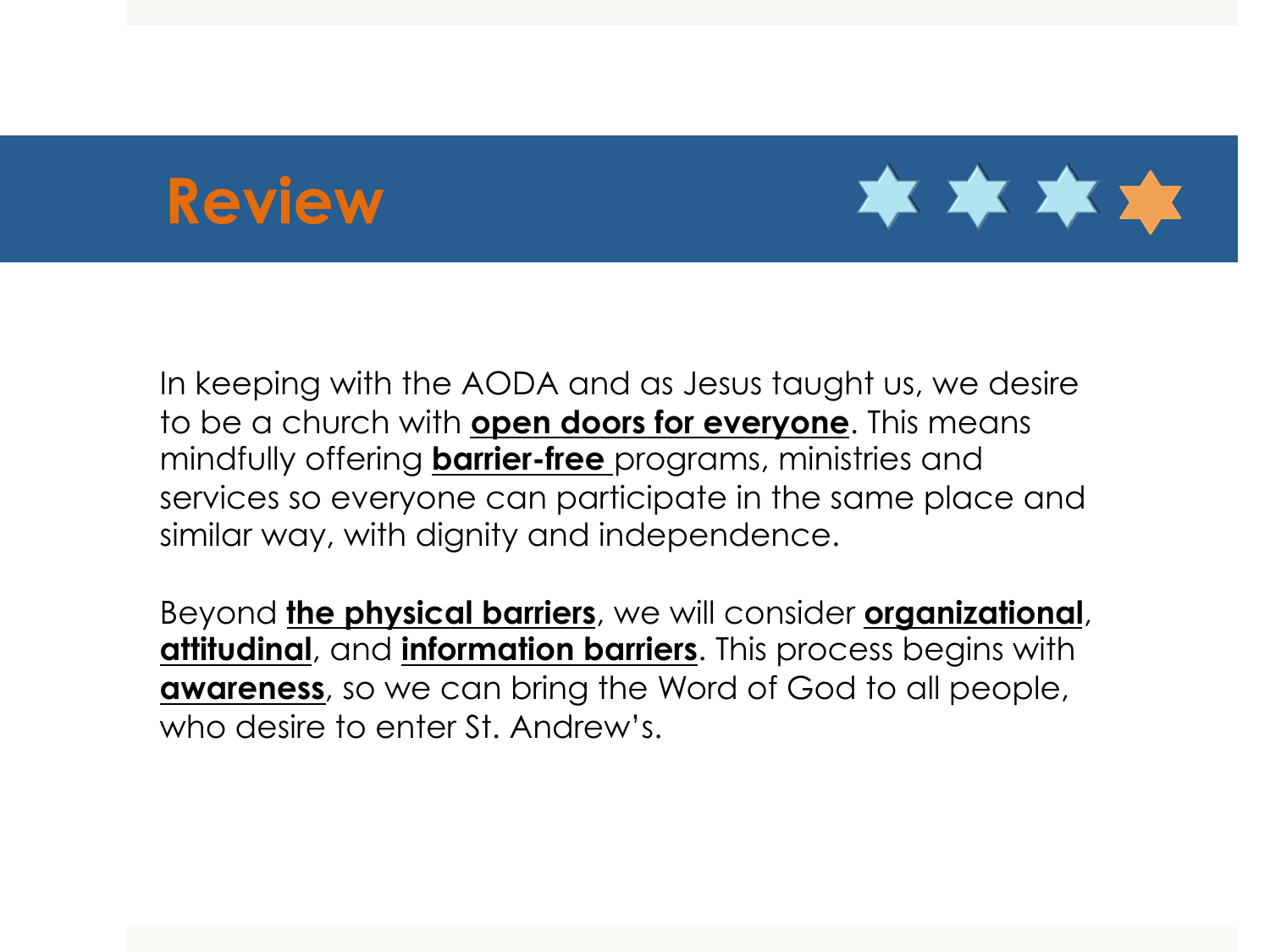#### **Question**



#### **Q: How do barriers affect human dignity?**

**A:** Physical barriers such as a step, a cluttered isle, or a closed door blocking access to a coat rack prevent a person with a walker gaining unassisted access. Information barriers such as small print in books, brochures or signs prevent a person with a vision impairment from fully participating.

Barriers can cause a person to experience diminished independence or self-reliance. When a person is prevented from being able to do things independently, it impacts their sense of self-worth.

Dignity is our inherent value and worth as human beings.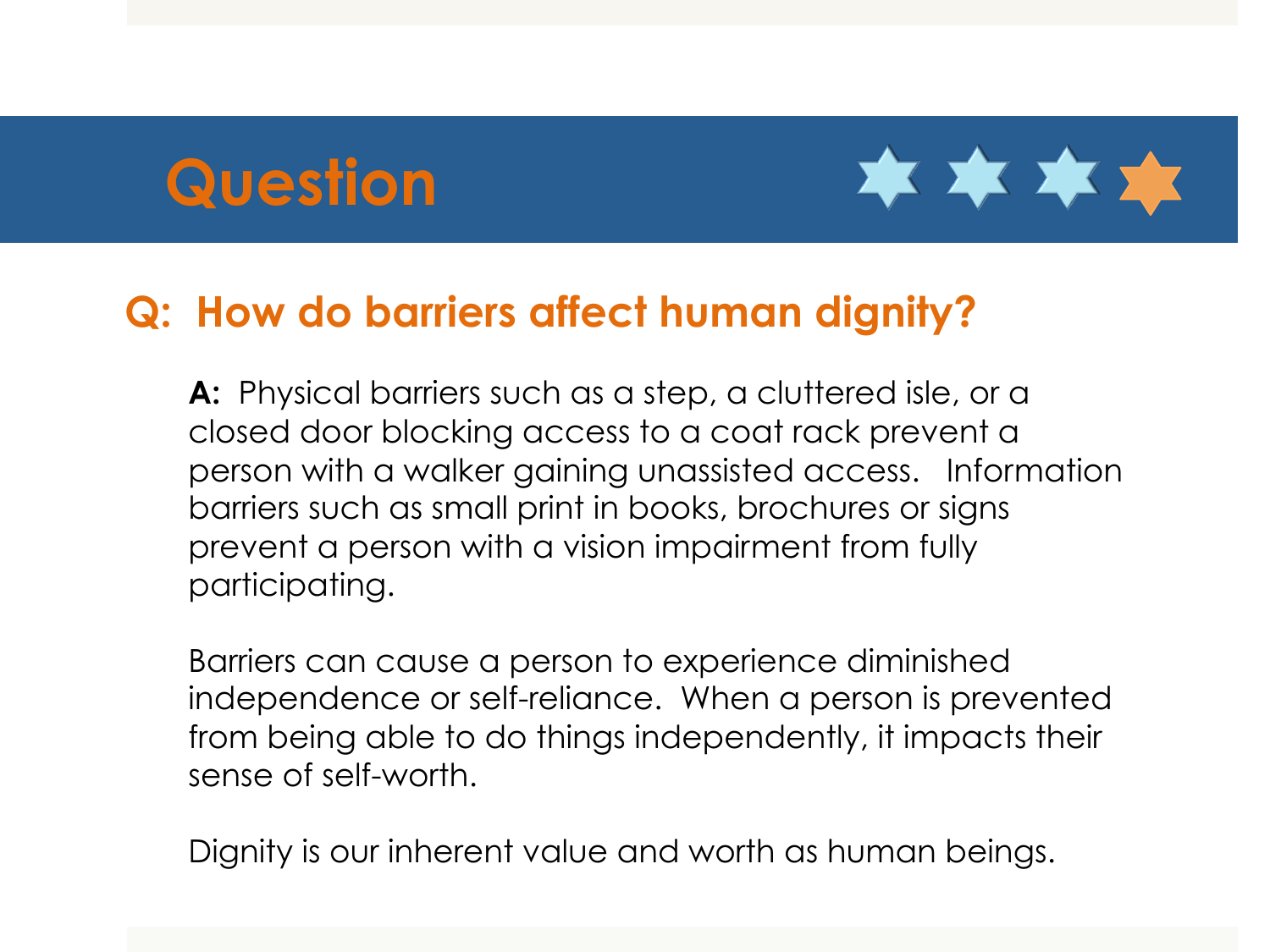#### Customer Service:

# Serving People with Disabilities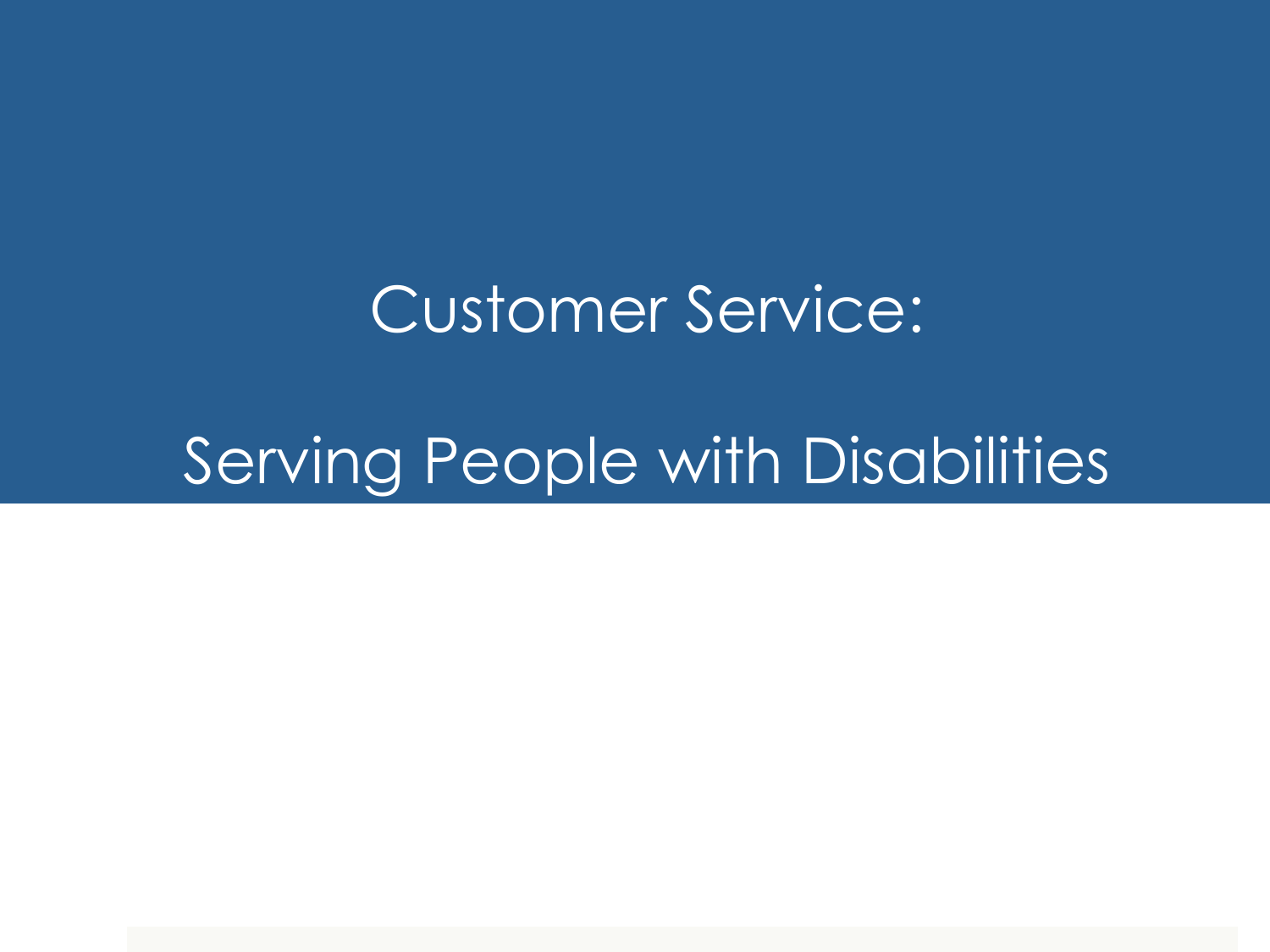# Who is a Customer?

#### **Anyone who accesses your organization's goods, services or facilities**.

Customers can also be **other business organizations**.

St. Andrew's Customer Service Standards apply to:

- Congregation members, visitors, adherents
- Participants in programs such as Bible Study
- Guests at Toonie Lunch, Community Breakfast, Frosty's Frolic, Footprints of Christmas, Concerts
- Short and long-term renters of our facilities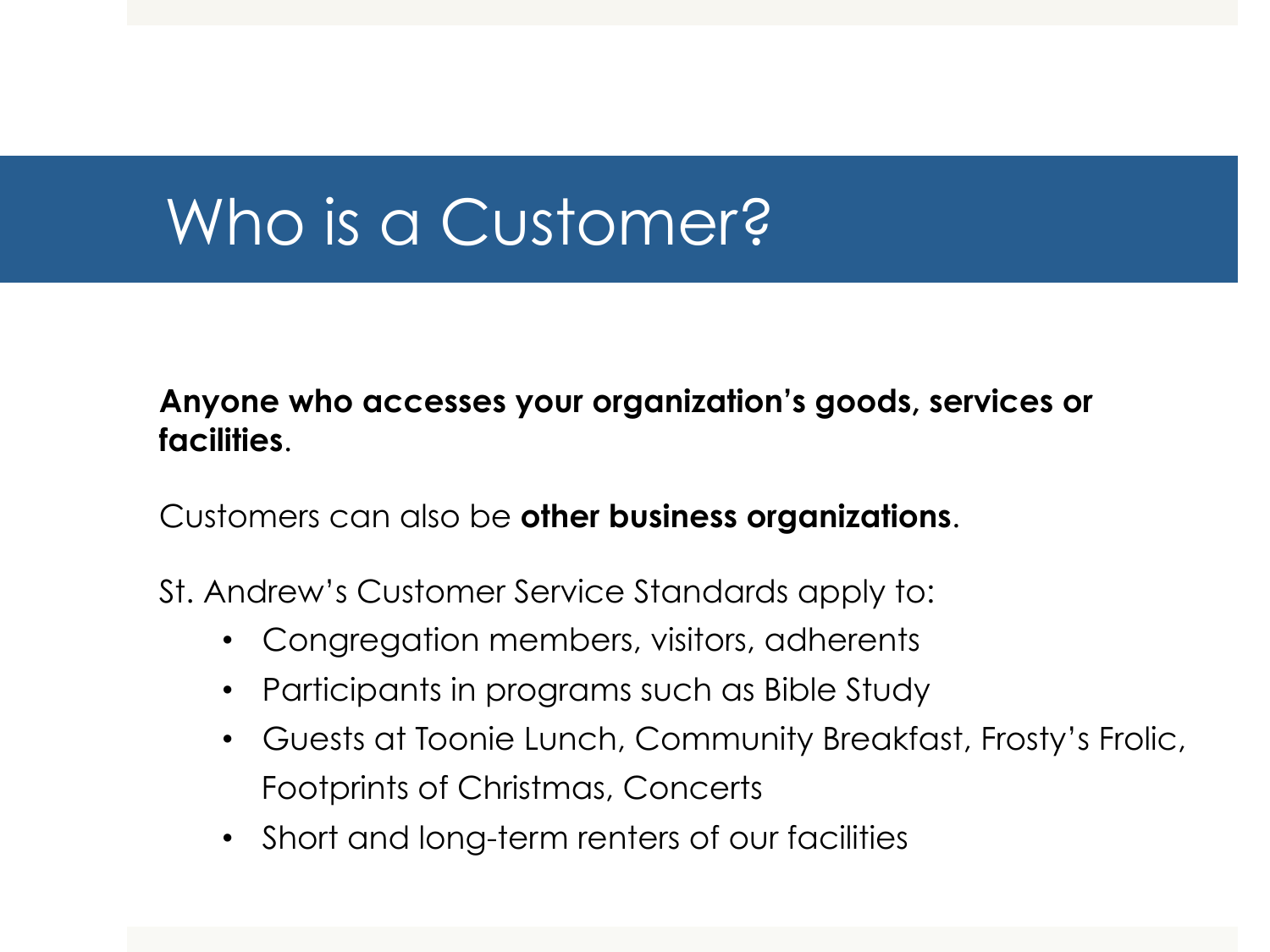#### Use Appropriate Language

- 1. Say "disability" not "handicapped"
- 2. Say "person with a disability" not "disabled person"
	- acknowledge the person by using "people first" language, refrain from labeling someone by their disability
- 3. Avoid sympathetic statements such as:
	- "victim of"
	- "confined to a wheelchair"
	- "stricken with … "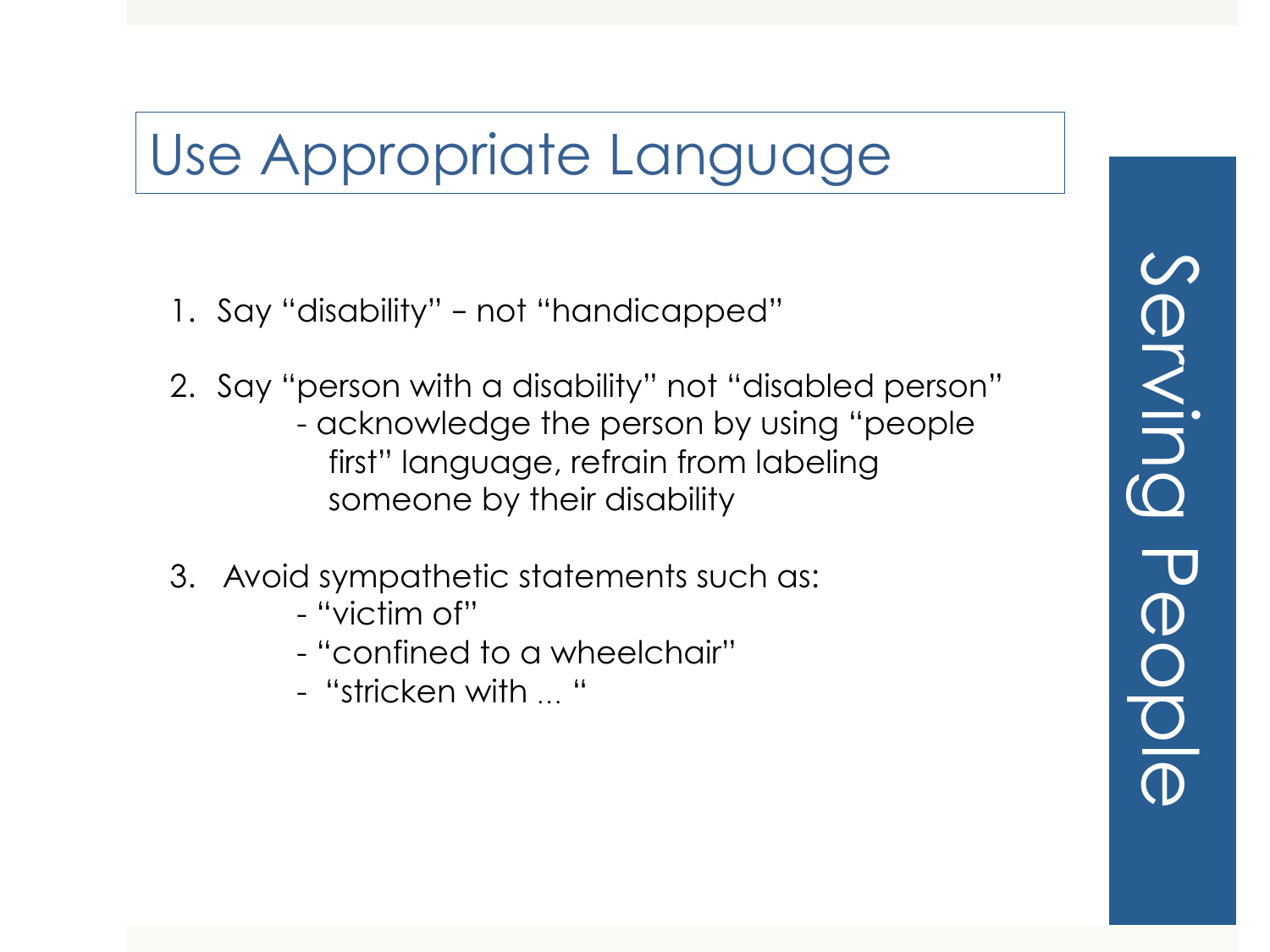#### Serving a Person in a Wheelchair

- Make the person feel included.
- Don't assume what a person can or cannot do.
- Ask "How might I assist you?"
- Sit eye level when talking for any lengthy duration.
- Move around a service counter.
- Do not move the individual without permission.
- Do not leave the person in an awkward or undignified position.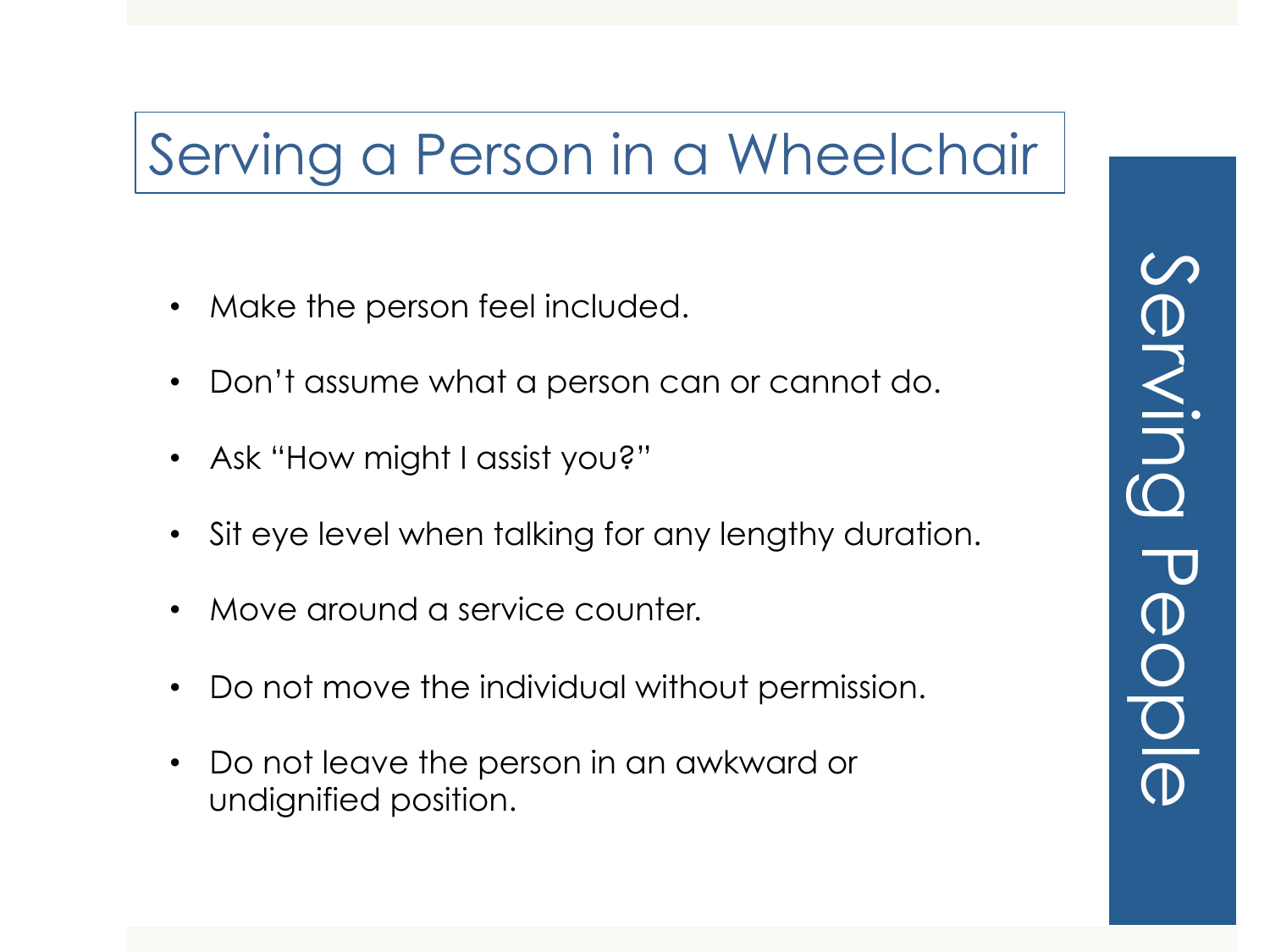# Serving a Person with Hearing Loss

- A person may have a preferred way to communicate.
- Speak directly to the person.
- Move to a well-lit area with minimal background noise.
- If needed, use a gentle tap on the shoulder to catch their attention or wave your hand.
- If necessary, use a pen and paper.
- If speaking through an interpreter, look and speak to the person, not the interpreter.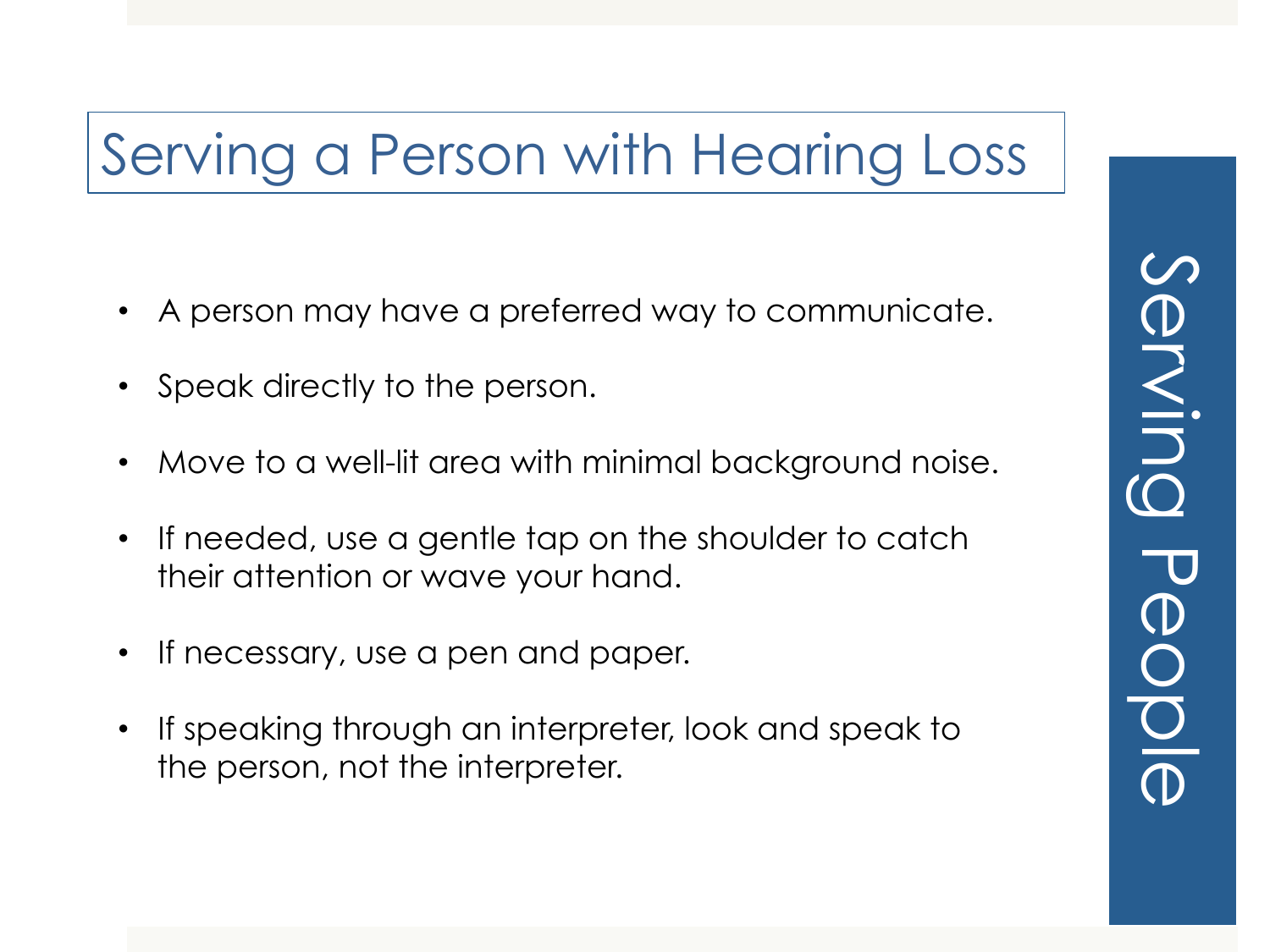### Speech or Language Disabilities

- Don't assume the person does not understand you.
- Speak directly to the person, not their companion.
- Try to ask questions that can be answered "yes/no".
- Be patient, don't interrupt, don't finish their sentences.
- If necessary, provide other methods such as email.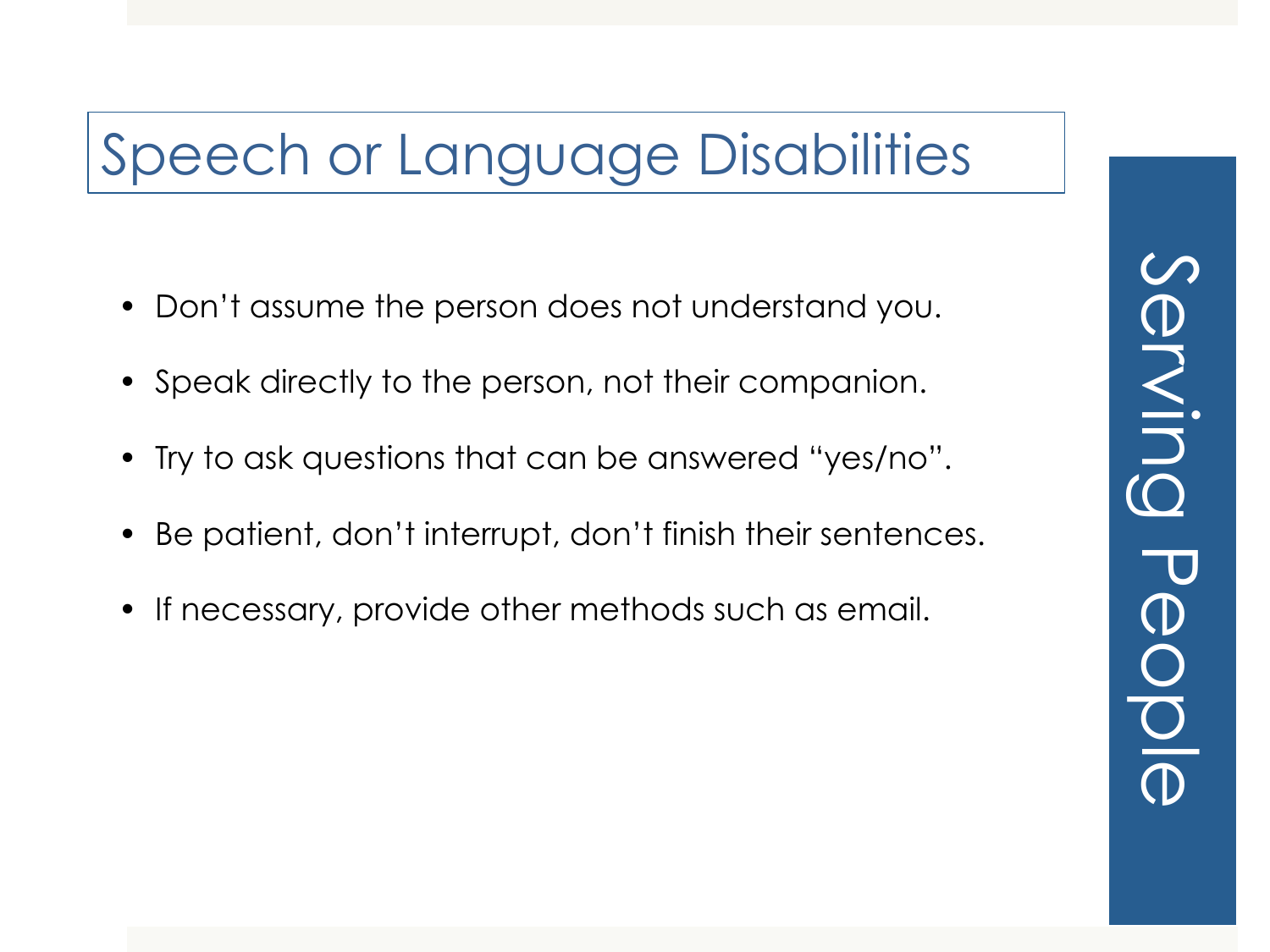#### People with Learning Disabilities

- People with learning disabilities learn a different way.
- Be patient, allow time to process information.
- Sometimes an alternate form may be required such as verbal instead of printed material.
- Some people may have difficulty with numbers or math.
- Be willing to rephrase information again in another way.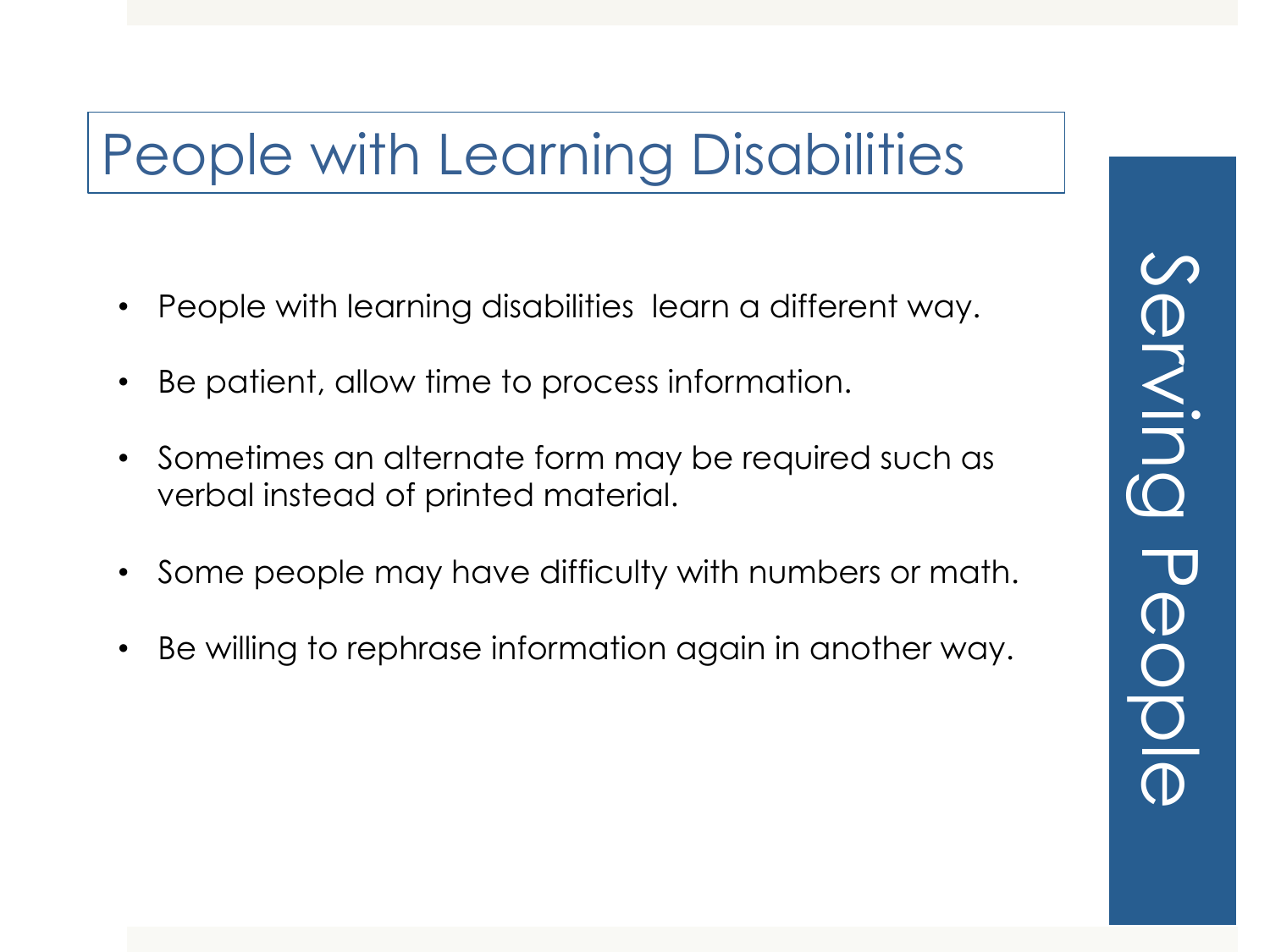#### Developmental Disabilities

- Don't make assumptions about abilities.
- Don't exaggerate your speech or patronize.
- Use plain language, one piece of information at a time.
- If unsure of what was said to you, ask to repeat or confirm by summarizing and repeating back.
- Ask if the person would like you to read material or information to them.
- Be patient, and allow extra time if needed.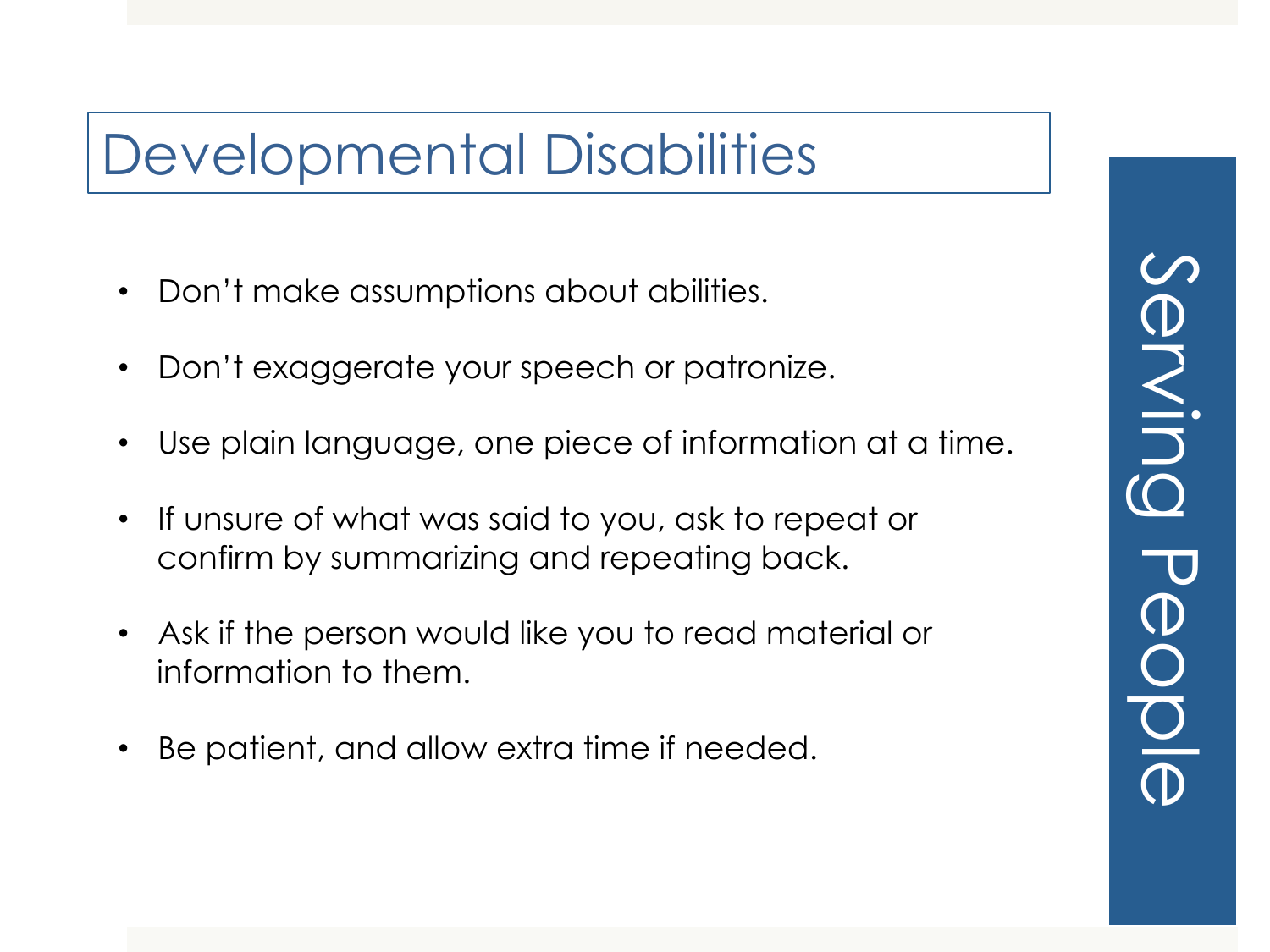#### Mental Health Disabilities

- Examples: depression, mood swings, anxiety, panic disorder, hallucinations.
- It may affect their ability to think clearly, concentrate or remember things.
- Treat the person with respect, be confident and reassuring.
- Listen, try to meet their needs, respect personal space.
- Limit distractions, respond to immediate needs without confrontation.
- Set limits. Example: "If you scream, I won't be able to talk to you."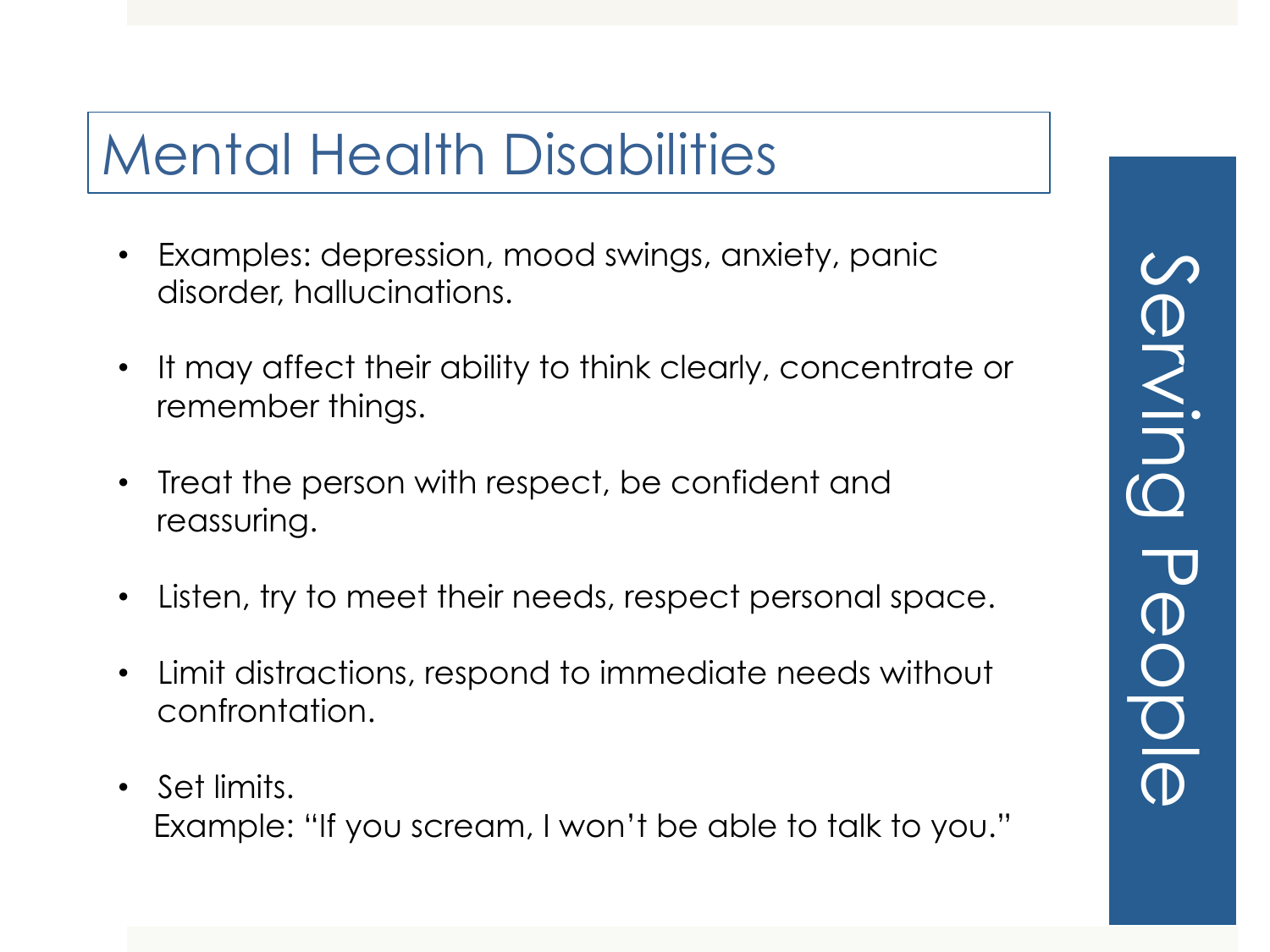#### Service Animals

- Service animals aid people with: vision loss, seizures, autism, and mental health disability, to name a few.
- A service animal may be identified by a harness or vest, or by documentation from a regulated health professional.
- Don't ask a person to disclose their disability.
- Don't touch or distract the service animal.
- Allow the animal to remain with the person.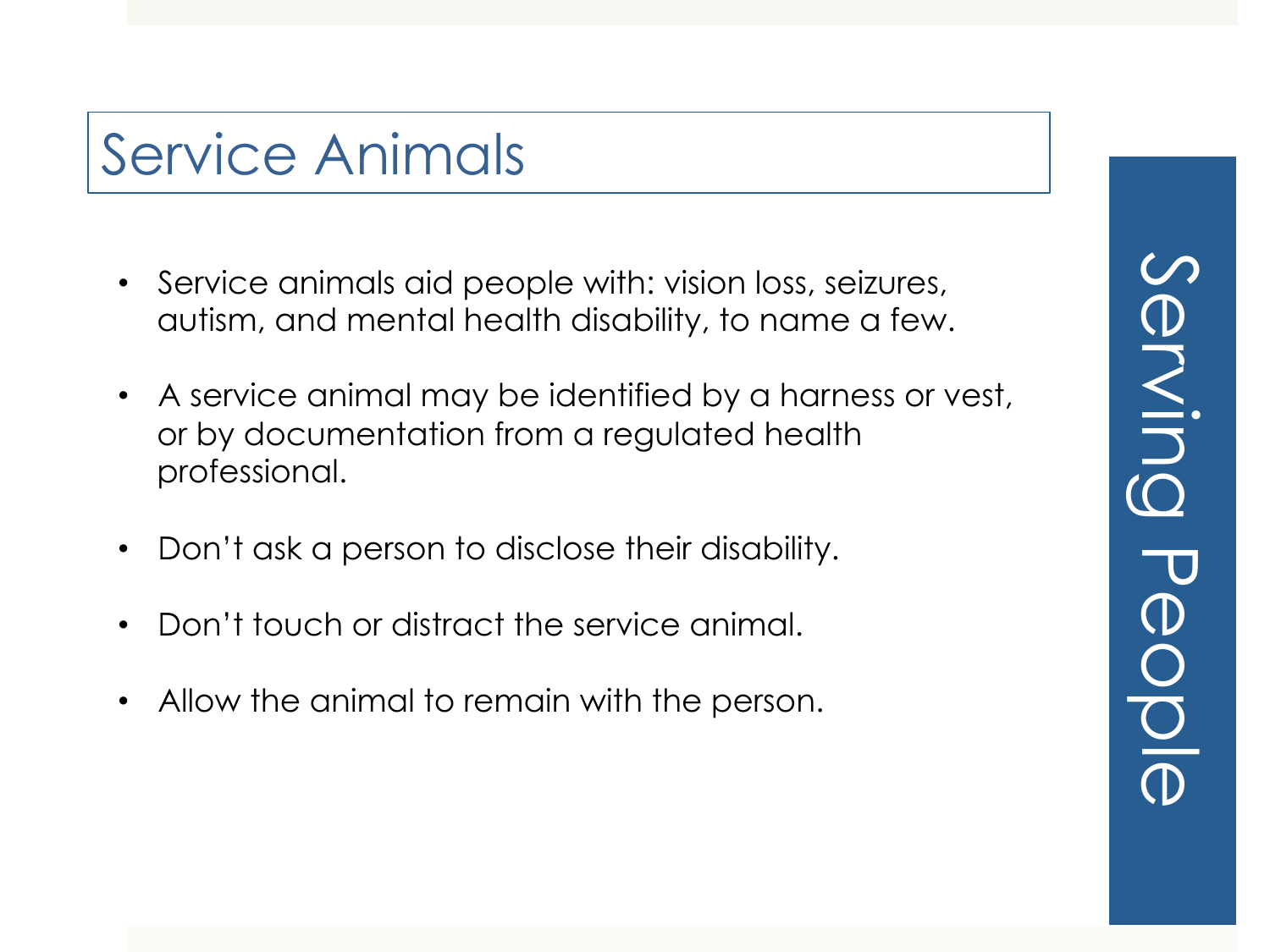#### People with a Support Person

- A support person can be a paid personal support worker, or an informal caregiver such as a volunteer, family or friend.
- They may assist with communication, mobility, personal care or accessing services.
- The usual admission fee to an event may be charged to the support person, unless the support person's attendance is mandated by the organization, in which event the fee must be waived for the support person.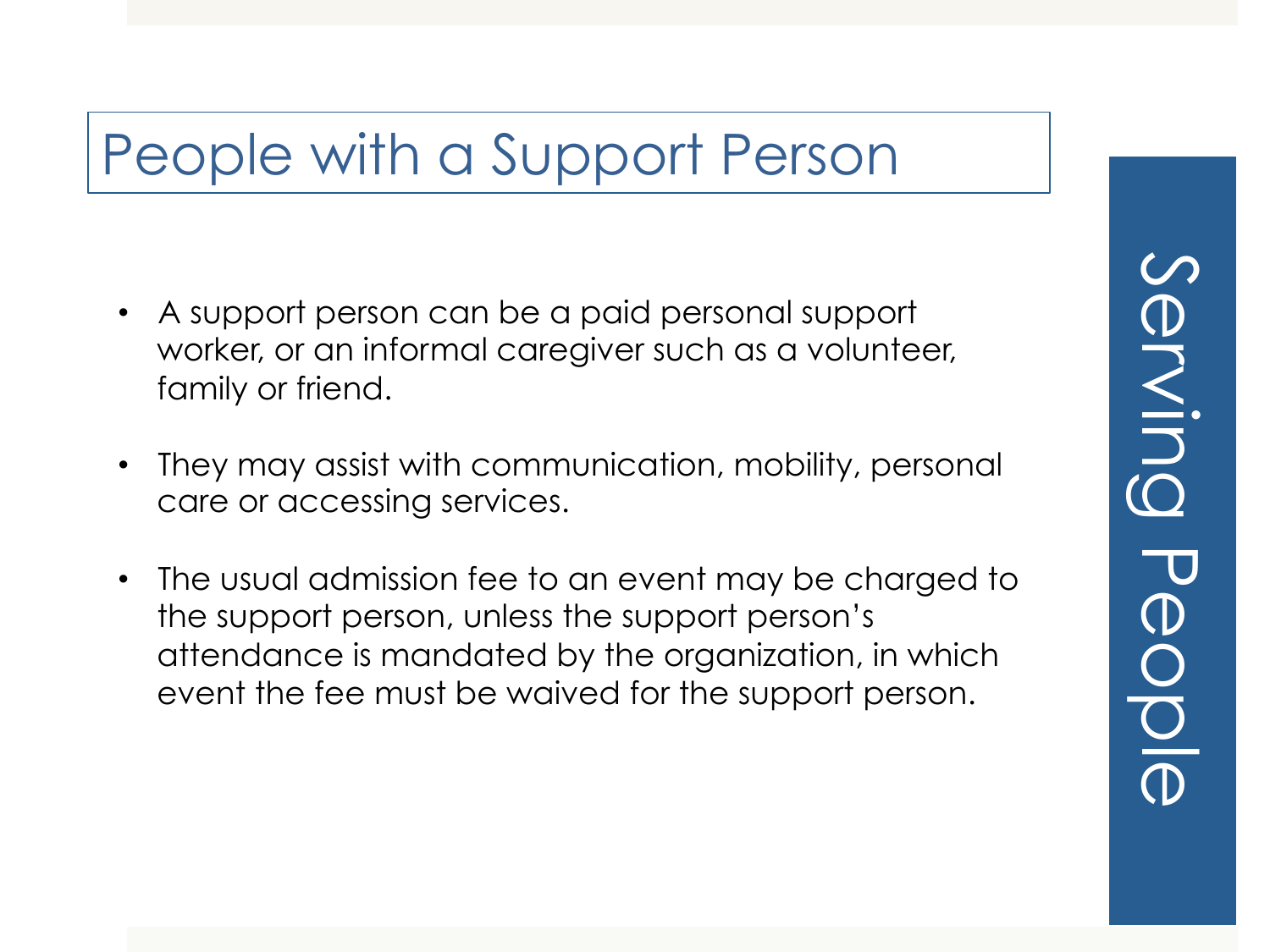#### Assistive Devices

- Some examples of assistive devices include a wheelchair, walker, cane, hearing aid, oxygen tank, communication board.
- Do not touch or handle a person's device or place it out of the person's reach.
- St. Andrew's has the following assistive devices: large print Bible, wheelchair, walker, crutches, cane.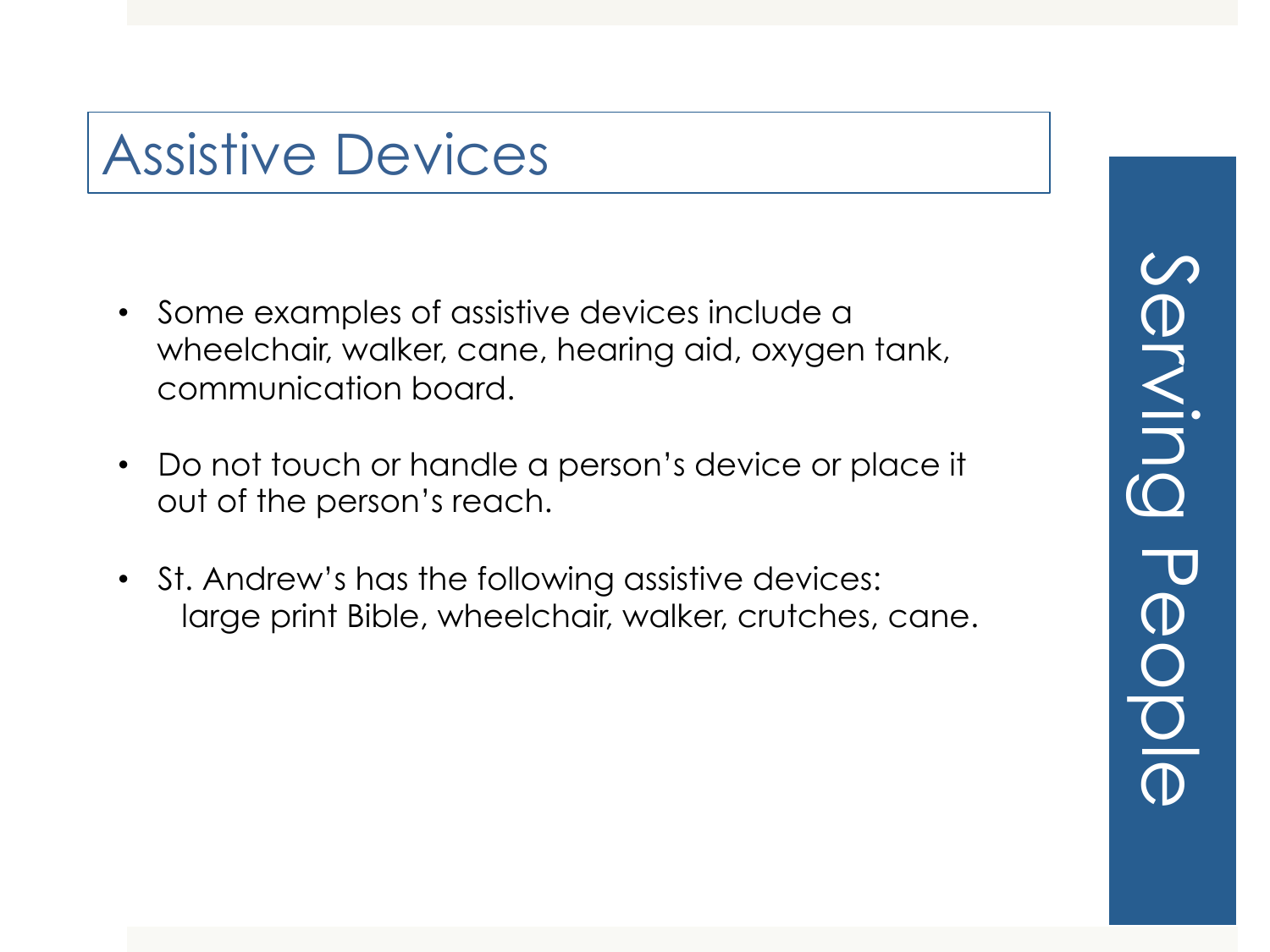# **Review**



#### **St. Andrew's Customer Service Standards** apply to its congregation, visitors, tenants, and everyone who participates in its many events.

When serving a person with a disability, **be respectful**, above all else. Use **"people first" language**. Speak directly to the person, not their aid or interpreter.

Never make assumptions about a person's abilities, or ask someone to disclose their disability. Be patient, and **be inclusive**.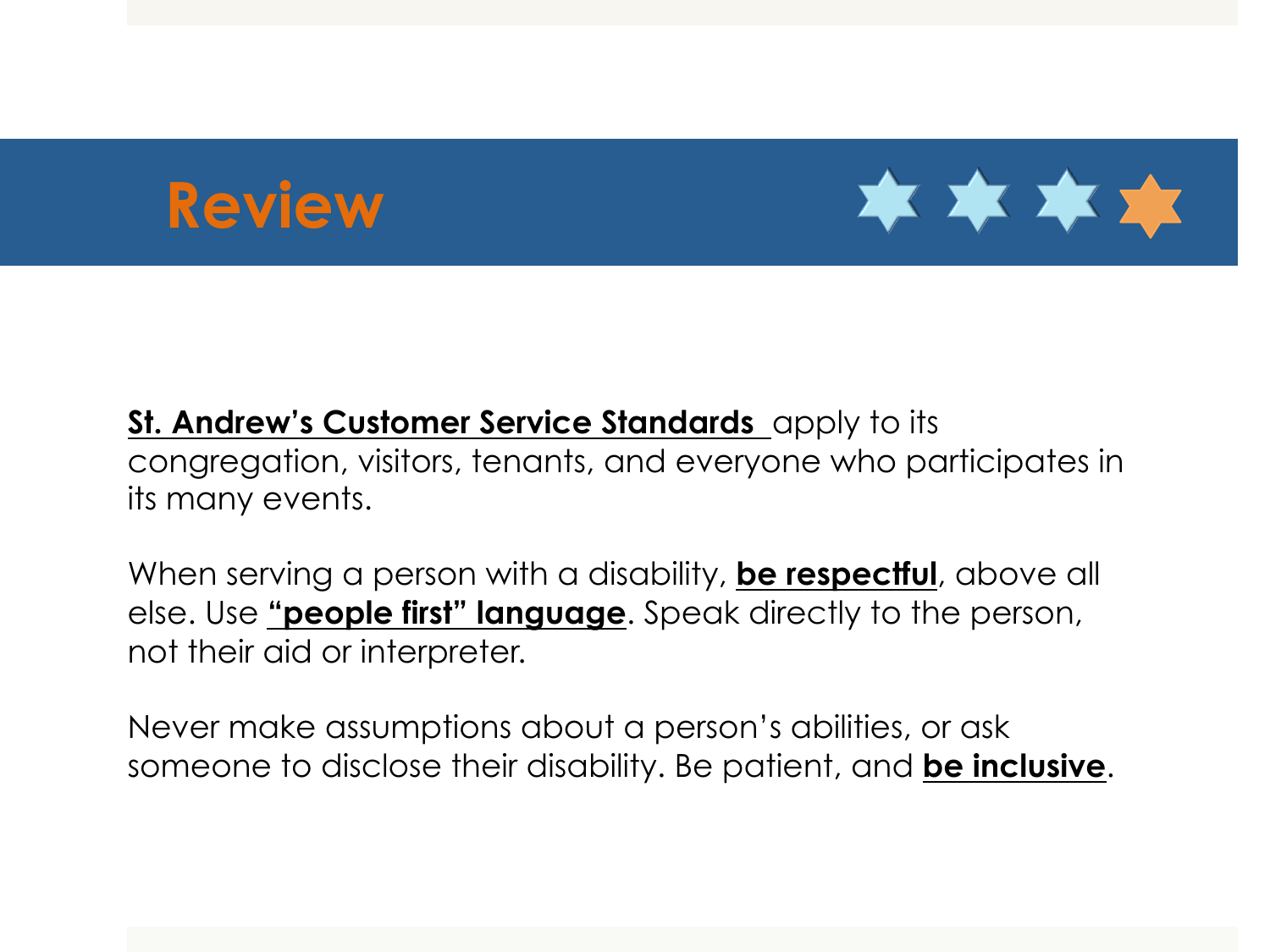# **Question**



#### **Q: Name five assistive devices available at \_\_\_\_St. Andrew's.**

Answer:

- Large print Bible
- Wheelchair
- Walker
- Crutches
- Cane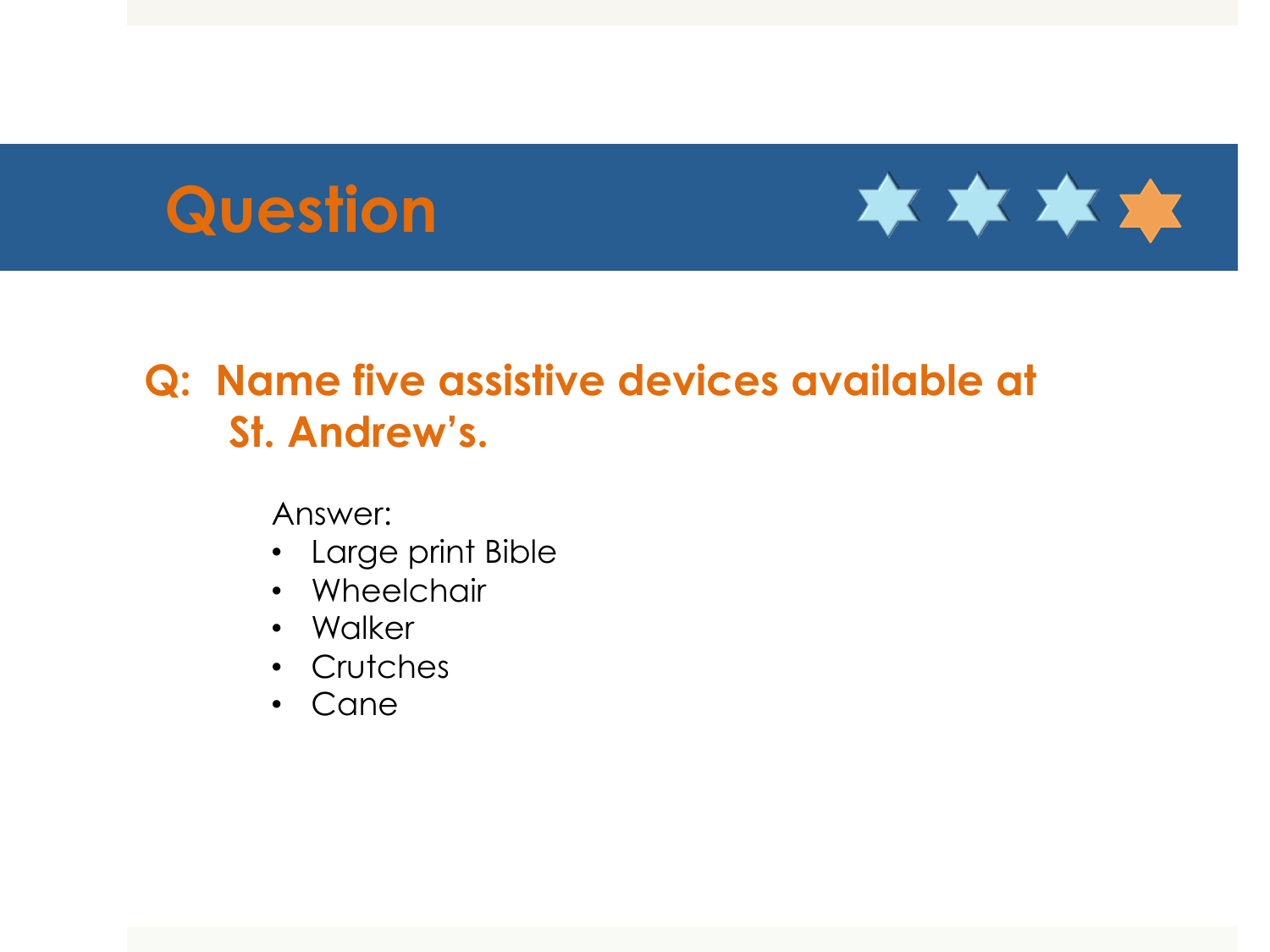Information and Communication Standards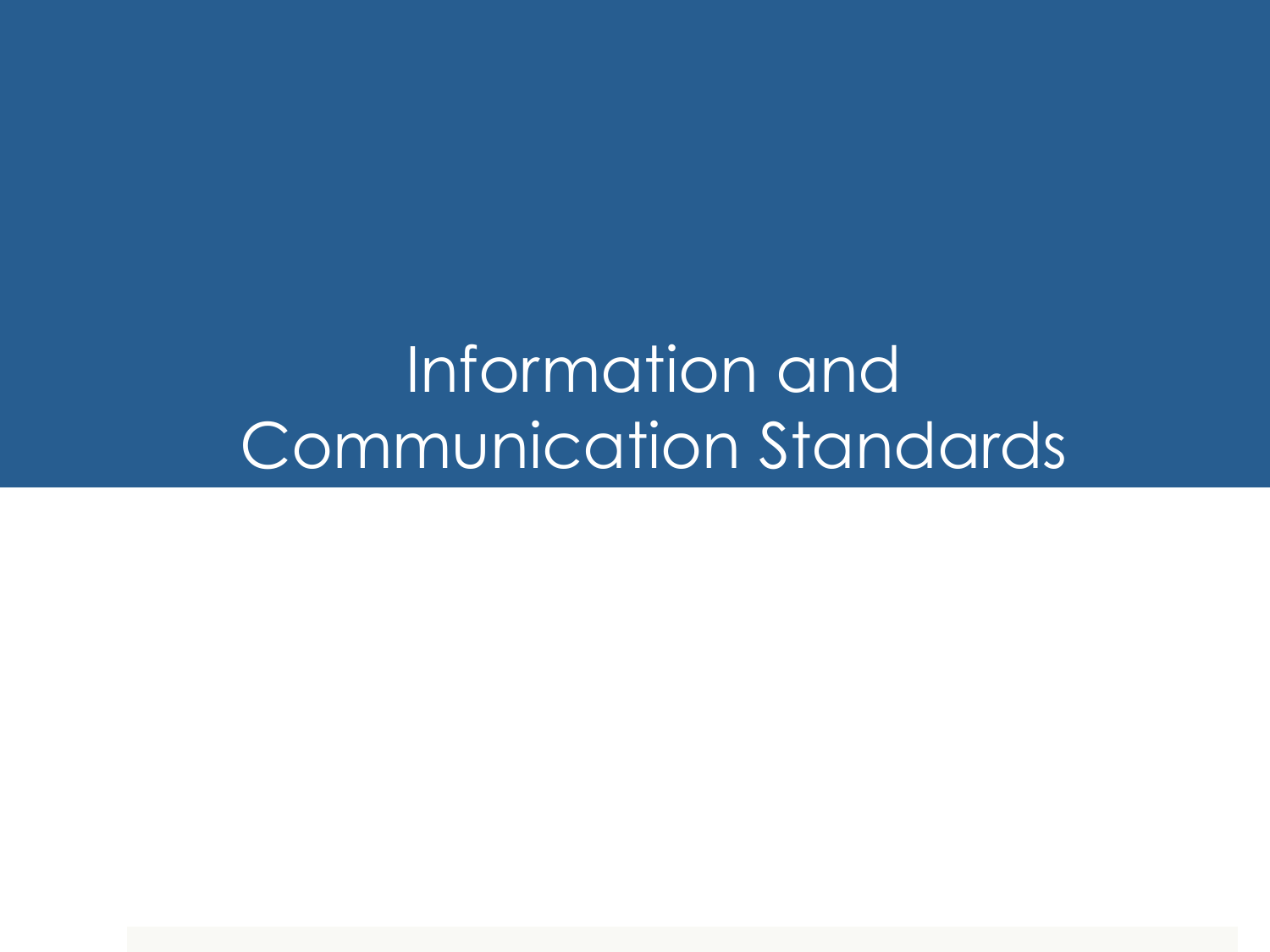# Communication Supports

A person with a disability might require an alternate method of communication or accessing information. These are called **accessible formats**. The following are examples:

- Reading the text to the person.
- Providing large print format.
- Text transcripts for audio or visual information.
- Text instead of verbal/spoken word.
- Plain language materials.
- Electronic document formatted for use with a screen reader.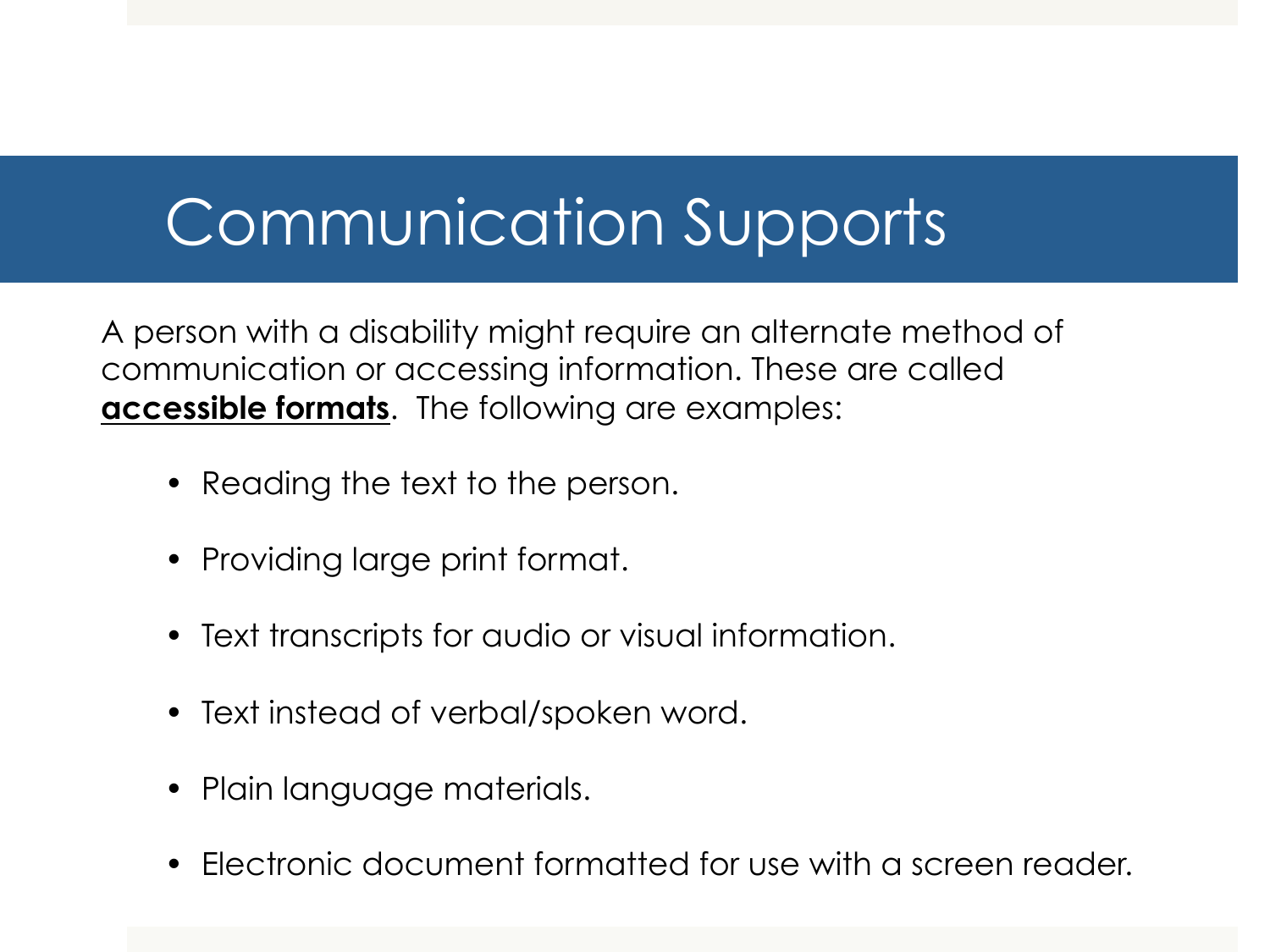### Responding to Requests

- Consult with the person to determine their accessibility needs.
- We have the flexibility to determine the most appropriate way to meet that need, based upon our capability to deliver.
- We must respond to such requests in a timely basis.
- If we are unable to accommodate, we must provide an explanation why it is not possible.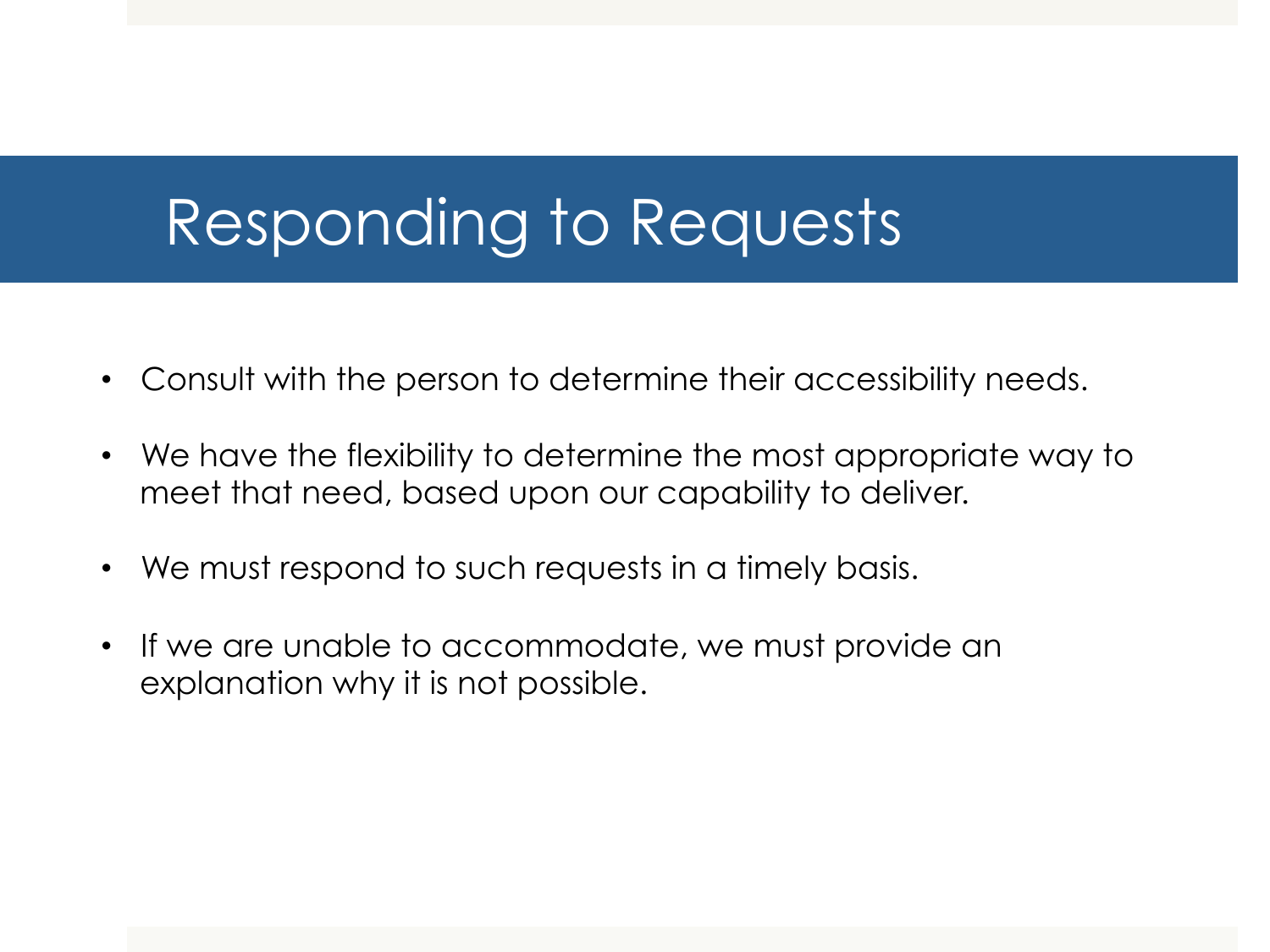#### Feedback Processes

- We provide forms for use by individuals who wish to give feedback regarding how we provide goods, services and programs to people with disabilities.
- These forms are available in the narthex.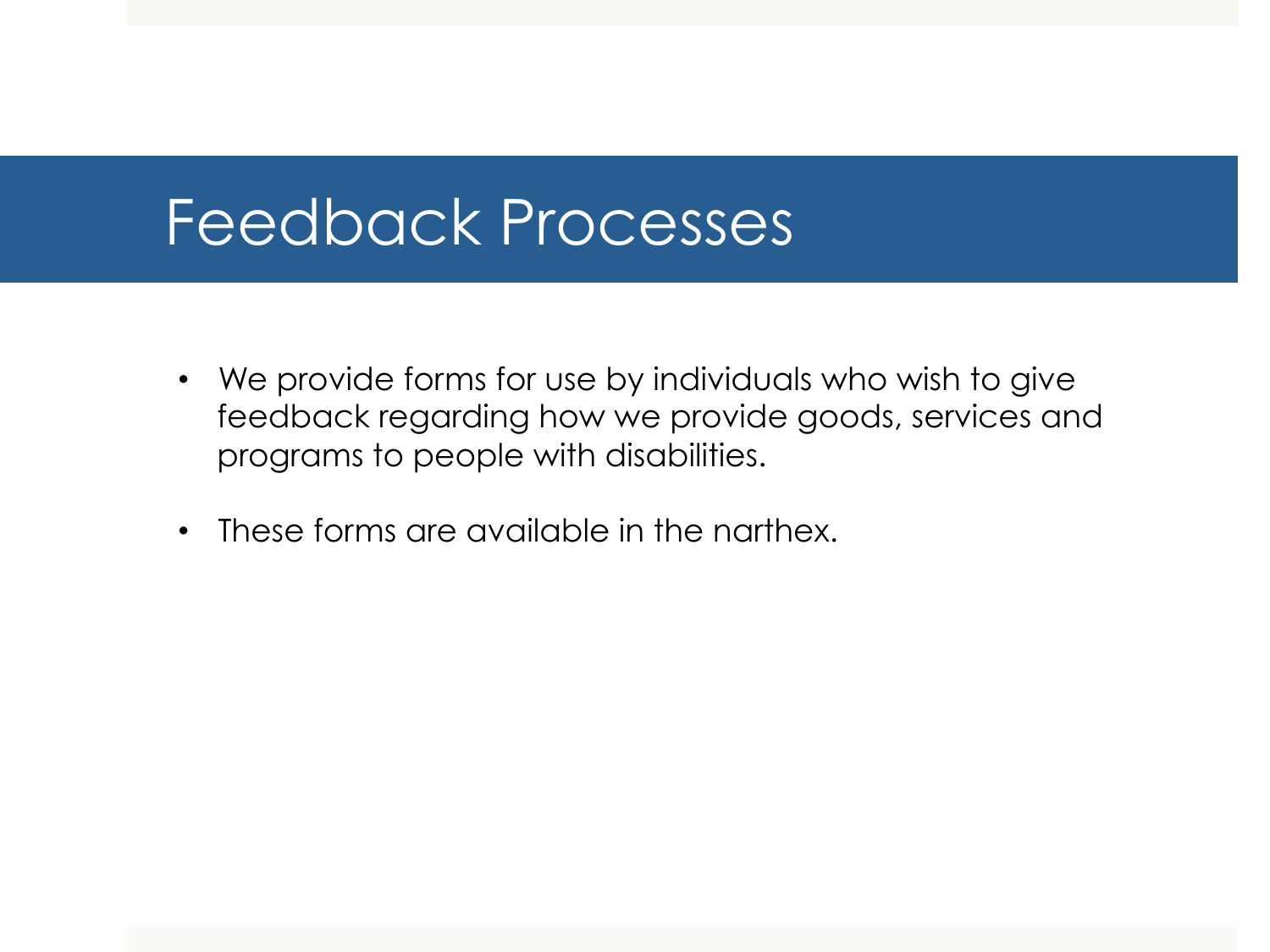#### Emergency Procedures

- Our emergency procedures such as location of exits shall be made available in an accessible format upon request.
- Some examples of other accessible formats includes large print format and verbal instruction.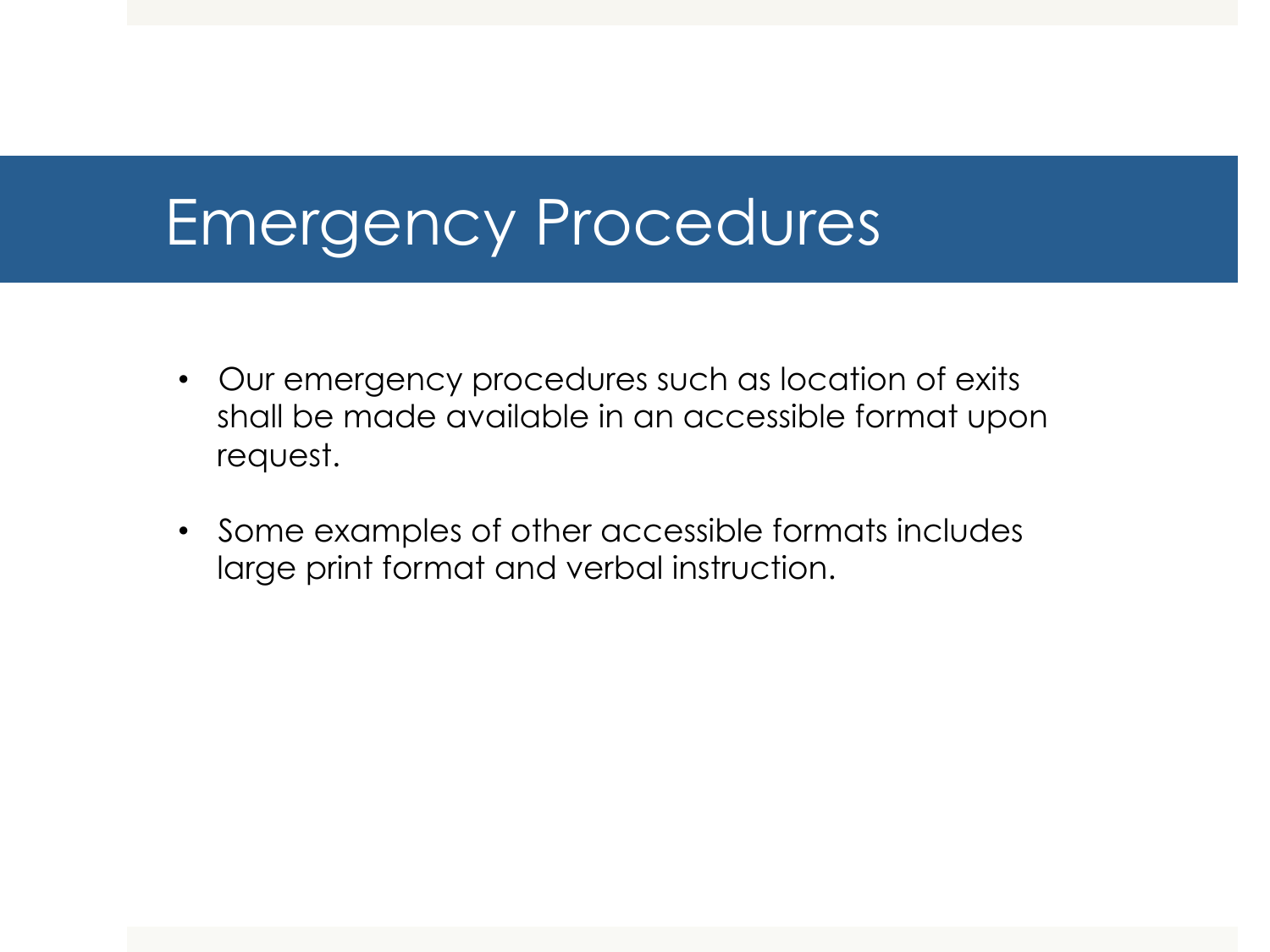# Employment Standard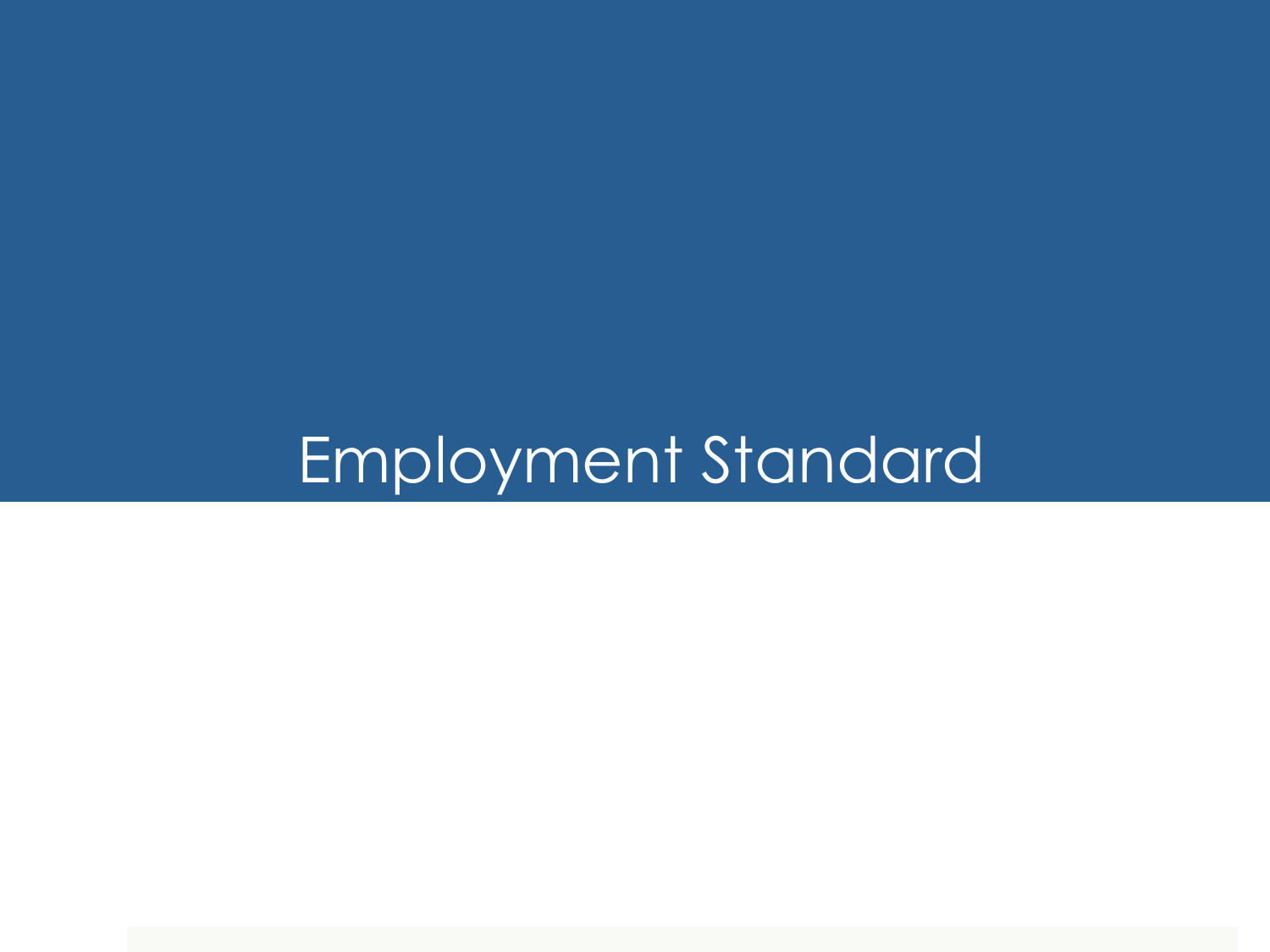### Informing, Recruiting, Selecting

As an employer, St. Andrew's will work with an employee who has a disability to accommodate their needs.

We will advise job applicants during the recruitment process, of our willingness to accommodate to the best of our ability upon request.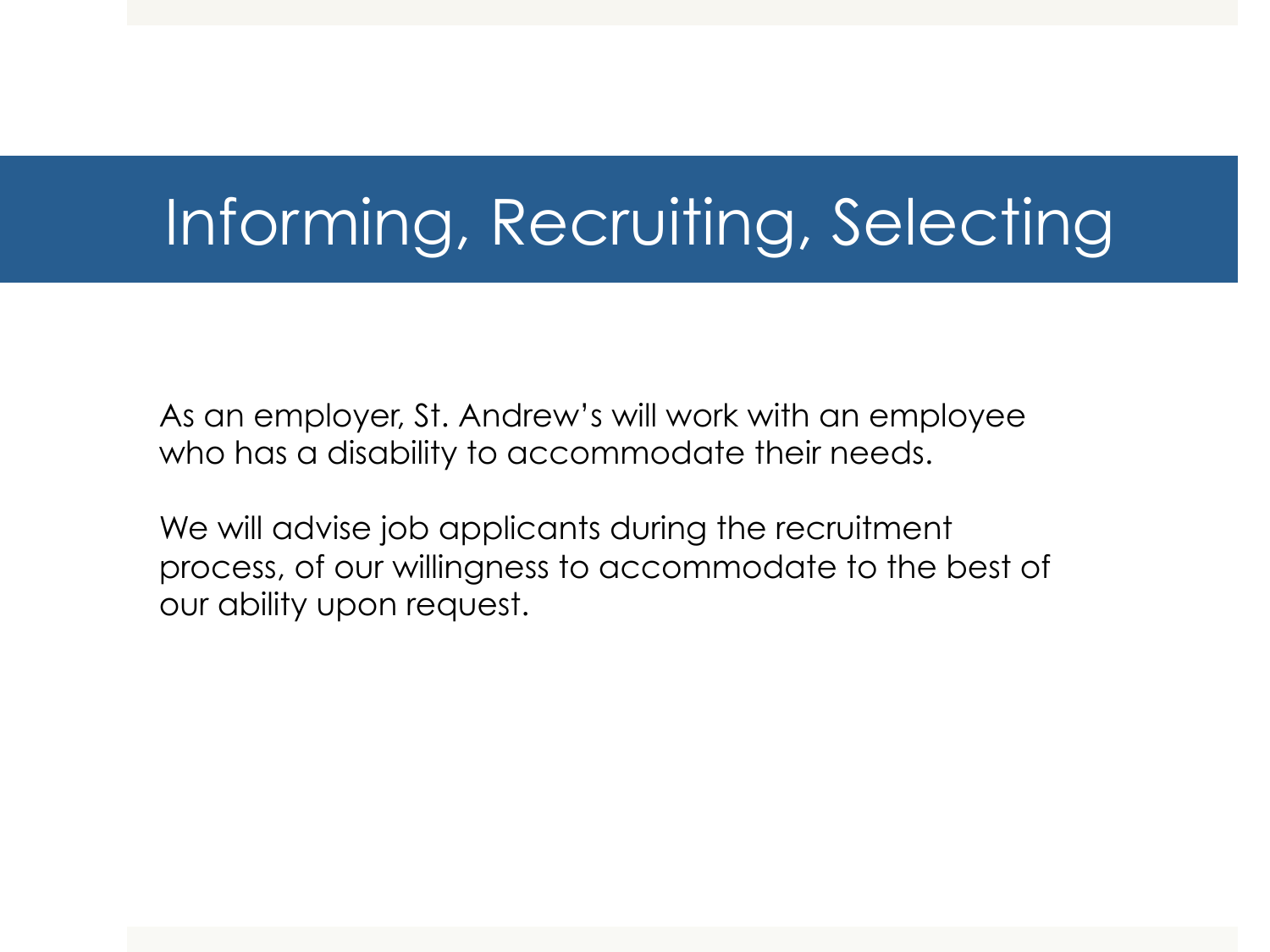### Design of Public Spaces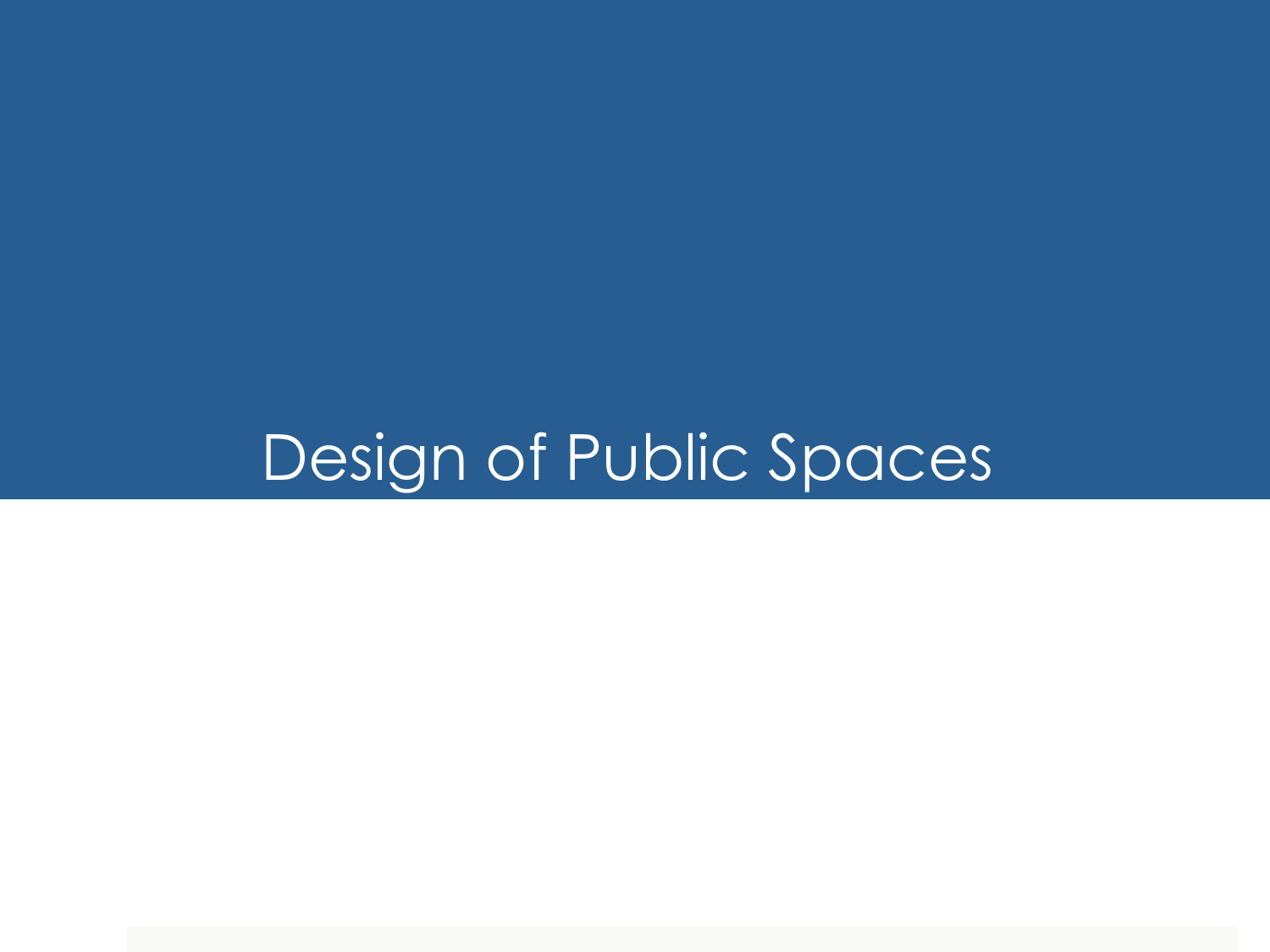# Structural Building Elements

Structural building elements such as washrooms, entrances, halls, and stairs are addressed through the **Ontario Building Code**.

Organizations must incorporate accessibility when building a new space or making a significant alteration to an existing space, to the extent required under the Ontario Building Code.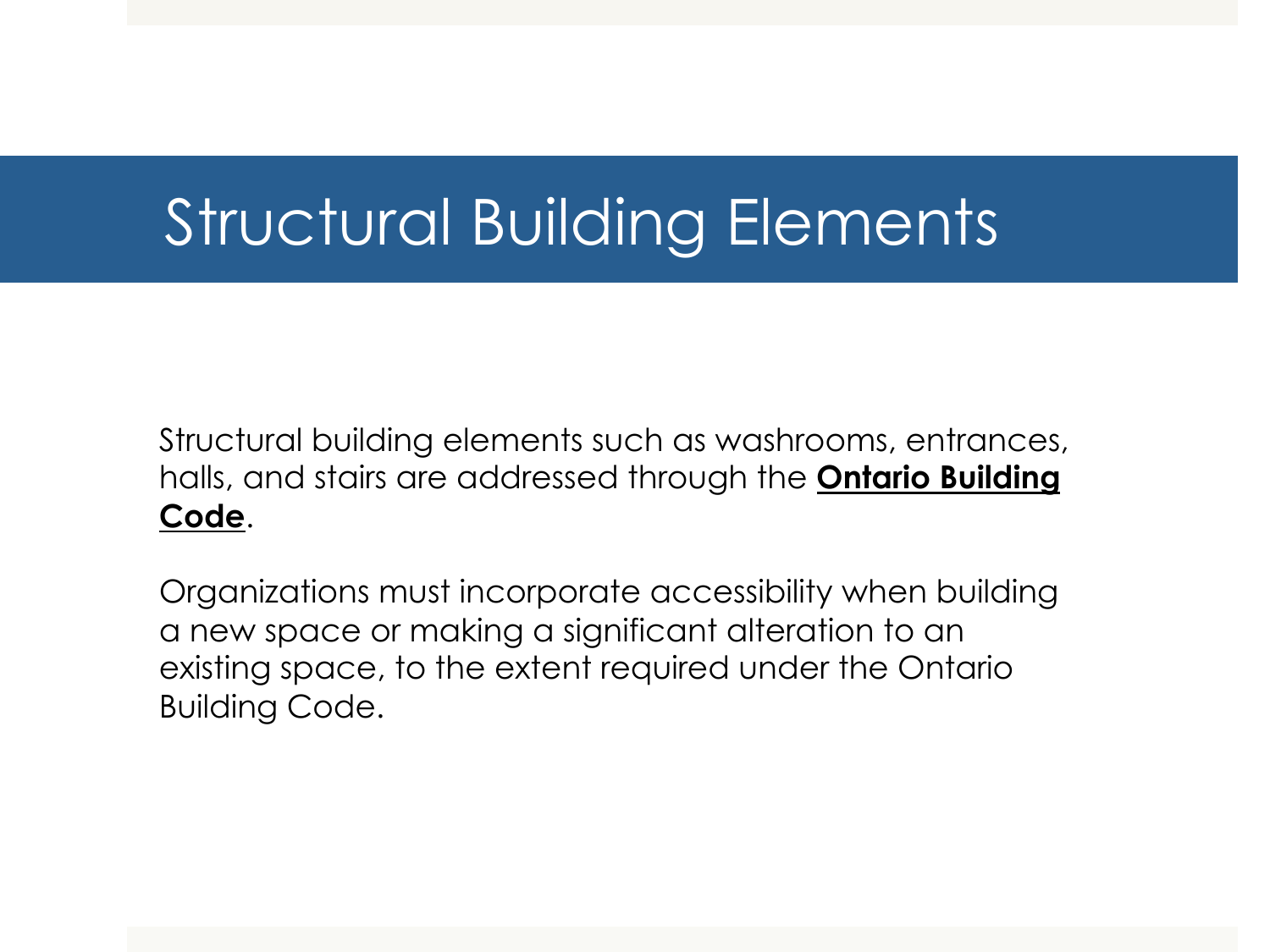### Ontario Human Rights Code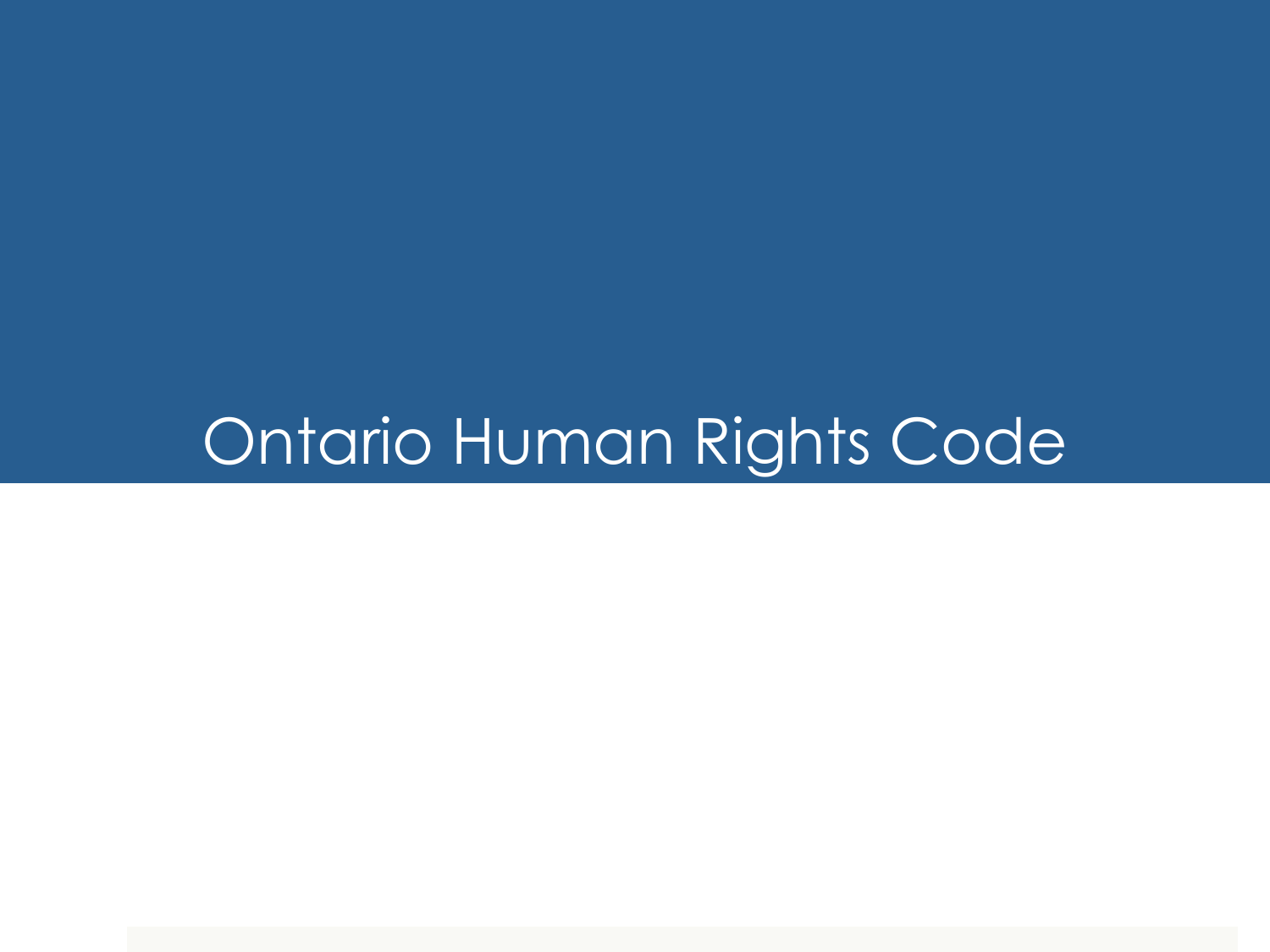# The Ontario Human Rights Code

- It ensures people with disabilities are entitled to the **same opportunities and benefits** as people without a disability.
- It defines "disability" the same as under the Accessibility for Ontarians with Disabilities Act (AODA).
- In situations where the two regulations conflict with each other, the one with the **higher standard** applies.
- Organizations have a **duty to accommodate** persons with disabilities to the point of undue hardship when receiving goods, services, and using facilities.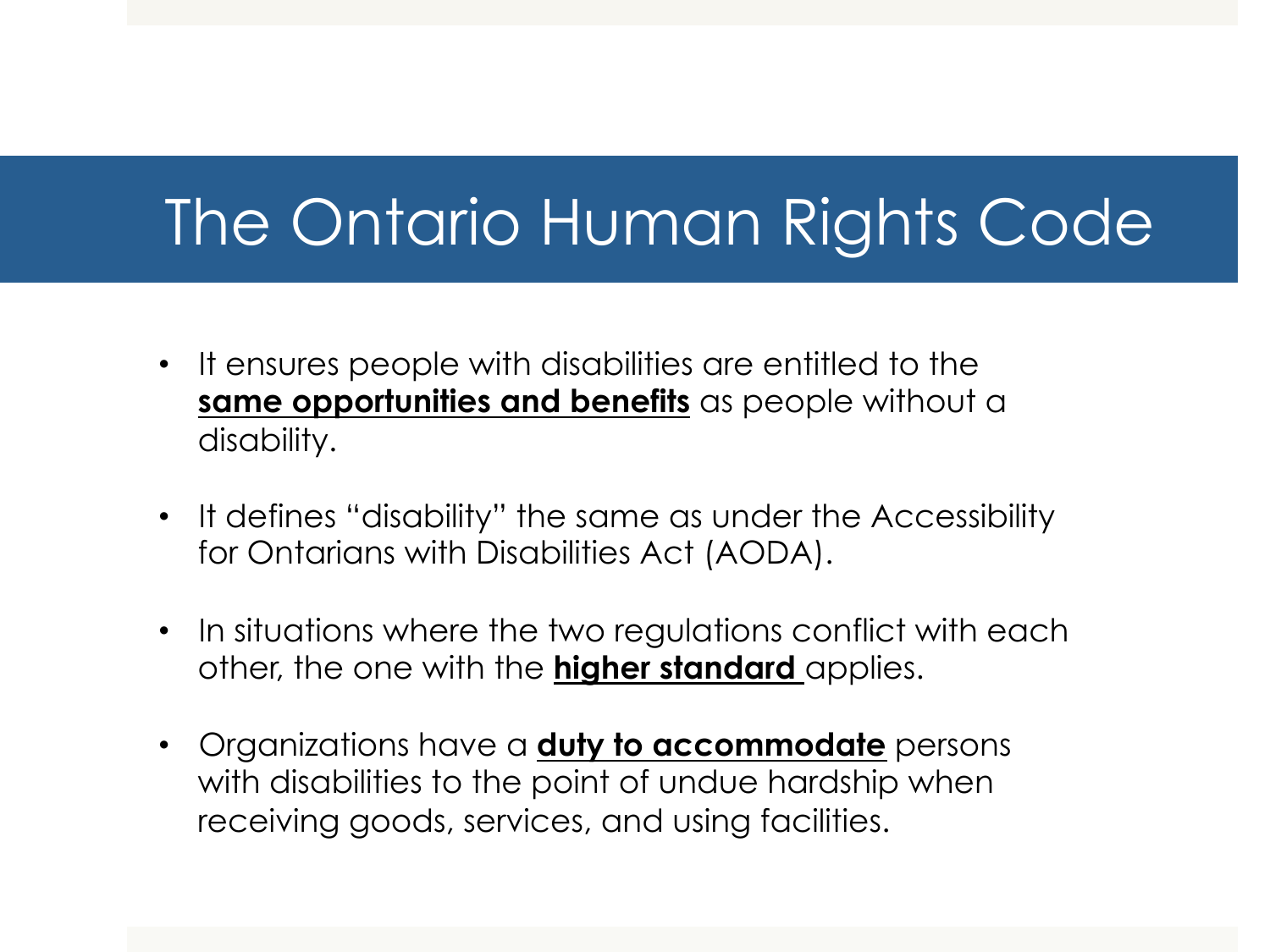#### **Review**



A person with a disability may require an alternate form of communication. We refer to this as an **accessible format**.

We respond to requests for accessible formats by working with the person to understand their needs, to develop possible alternatives, and we respond on a timely basis with our solution. Under the Ontario Human Rights Code, we have a **duty to accommodate** to the point of undue hardship.

People can provide feedback to us using **feedback forms**  provided for this purpose in the narthex.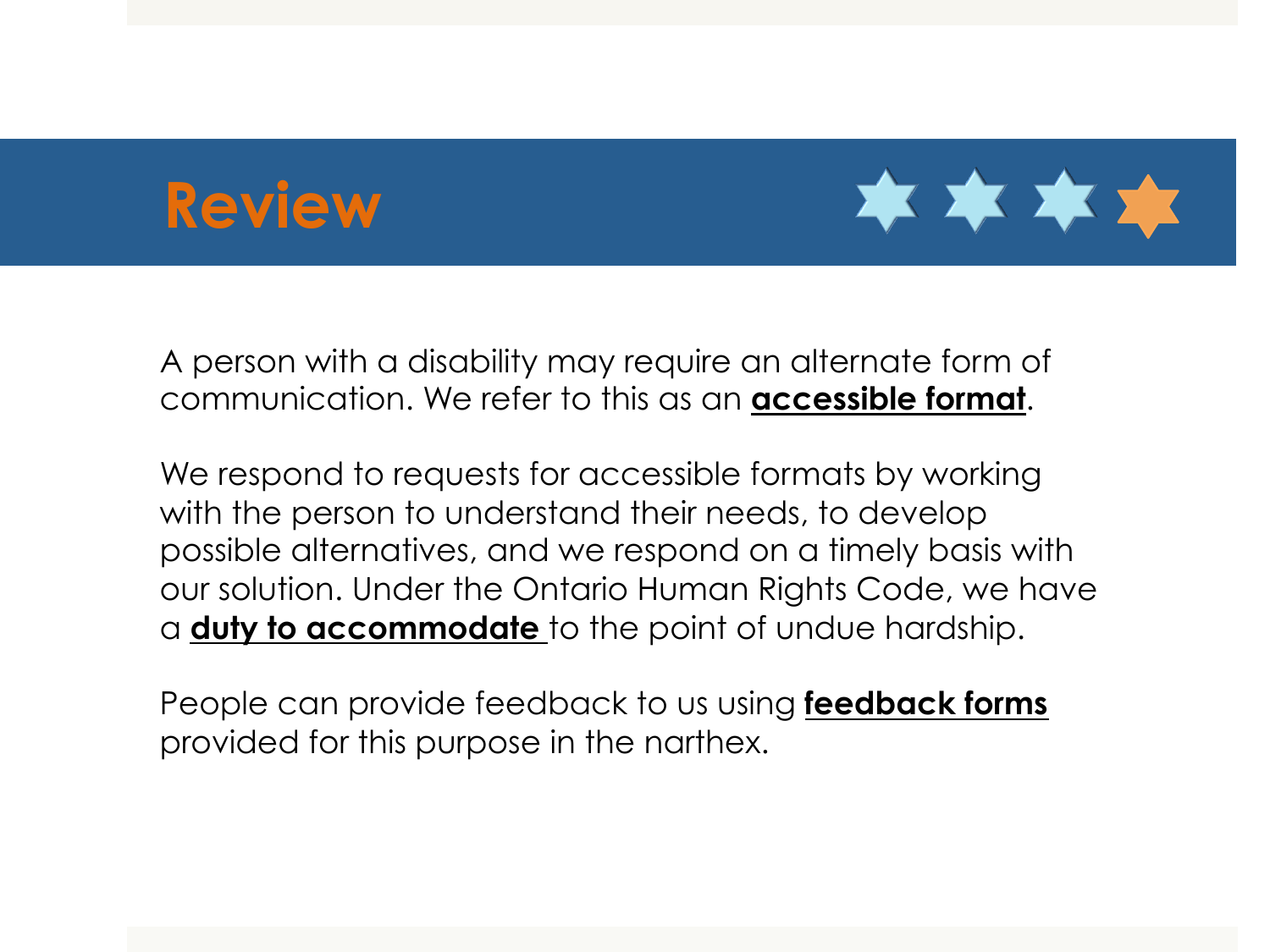# **Question**



#### **Q: Name four examples of accessible formats that a person with a disability may require as a communication support.**

Answer:

- 1. Reading the text to the person
- 2. Large print format
- 3. A text transcript of an audio communication
- 4. Electronic document formatted for use with a screen reader